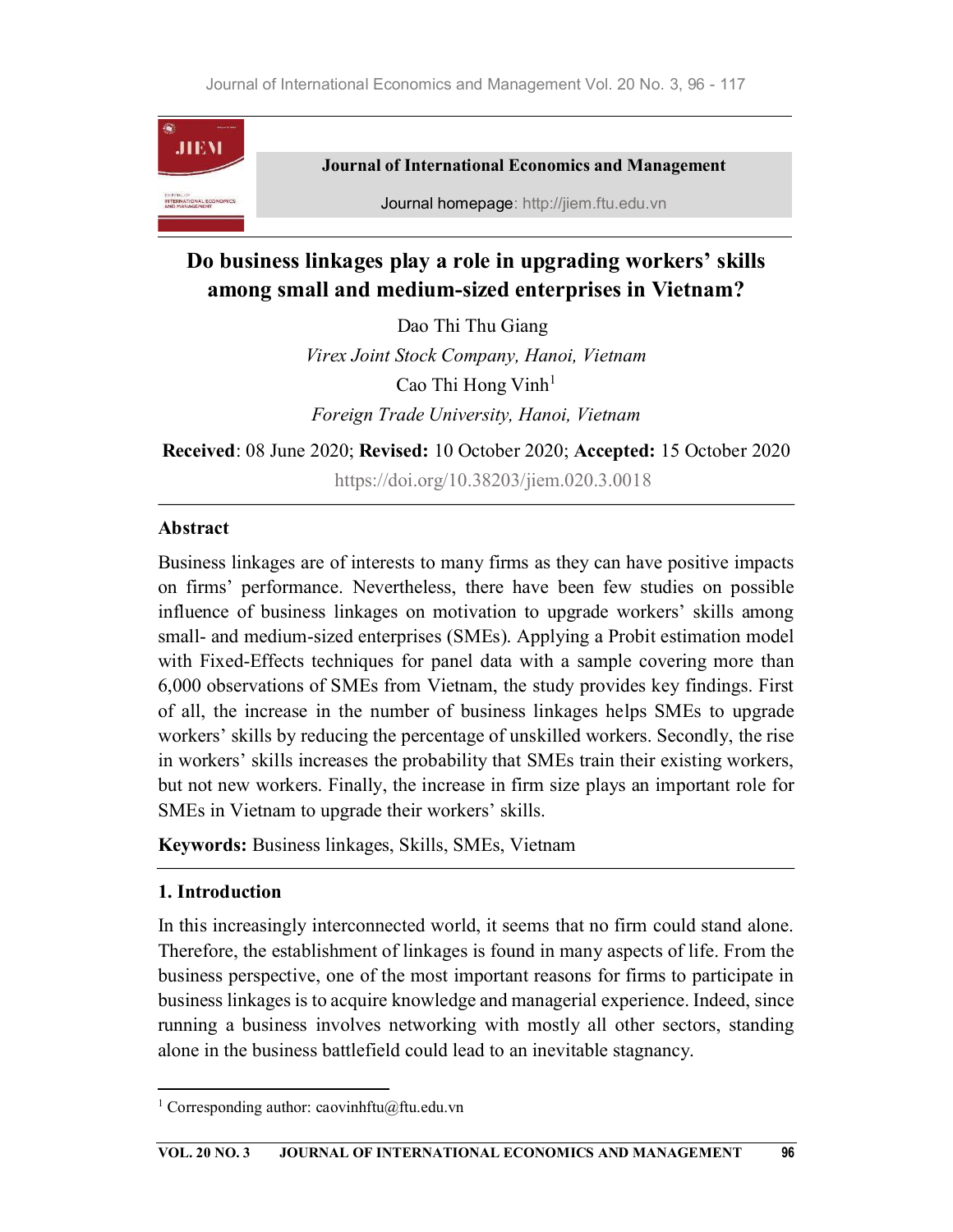The establishment of business linkages could be at different levels, from simple linkages with suppliers and buyers to a closer relationship such as business alliances, which include joint ventures, franchising, cross-licensing, cross-marketing, and comanufacturing. Each type of alliance offers both advantages and disadvantages. Engaging in an alliance enables a firm to realize its growth potential more quickly than if that firm just pursues an objective alone (Cross, 2016).

Collaborative business linkages with the win-win objectives could provide firms with many benefits. One of the benefits is the enhancement of skills of workers as knowledge is shared and the pressure from the partners' forces firms to offer training and other activities to raise workers' skills. Anand and Khanna (2000) in their study on the learning effect of the high level of linkages with data from R&D joint ventures suggest that benefits to alliances increase as firms learn prior experience from the alliances. This learning process leads to an increase in the efficiency of management and gives higher potential benefits as firms gain experience in alliance formation (Hoang and Rothaermel, 2005; Sampson, 2005). This would give rise to the relation of increasing returns to alliances.

As reported by Vietnam General Statistics Office (2017), the number of SMEs in Vietnam accounts for 98 percent of the total number of business entities, which makes significant contribution to the economy. During the period of 2010-2017, SMEs in Vietnam contributed about 45 percent of GDP and created more than five million jobs (Phung, 2019). With their majority in terms of the number of firms, how the participation of SMEs in business linkages affects workers' skills is worth investigating.

Workers' skills play an important role in raising firms' performance as they determine productivity of firms. For SMEs, which are mainly in the labor-intensive industries, upgrading skills of workers could have a considerable impact on their performance. Despite its importance, there have been few studies on the impact of business linkages on upgrading workers' skills for SMEs. Nour (2013) clarifies the effect of growth of the linkages on the skill upgrading due to either a shift away from unskilled workers or an increase in the share of high-skilled white-collar workers. However, this relationship has not been considered from the perspective of SMEs.

To bridge this gap in the literature, the authors are motivated to investigate the question whether business linkages play a role in upgrading workers' skills among SMEs in Vietnam. We find that business linkages help SMEs in Vietnam reduce the percentage of unskilled labor. In addition, business linkages raise the probability of training existing workers. Moreover, the probability of training new workers is higher if business linkages exist among the SMEs.

The remainder of the paper is organized as follows. Section 2 presents the business linkages and how SMEs could acquire business linkages. Section 3 presents theories on business linkages and upgrading workers' skills. Section 4 shows the estimation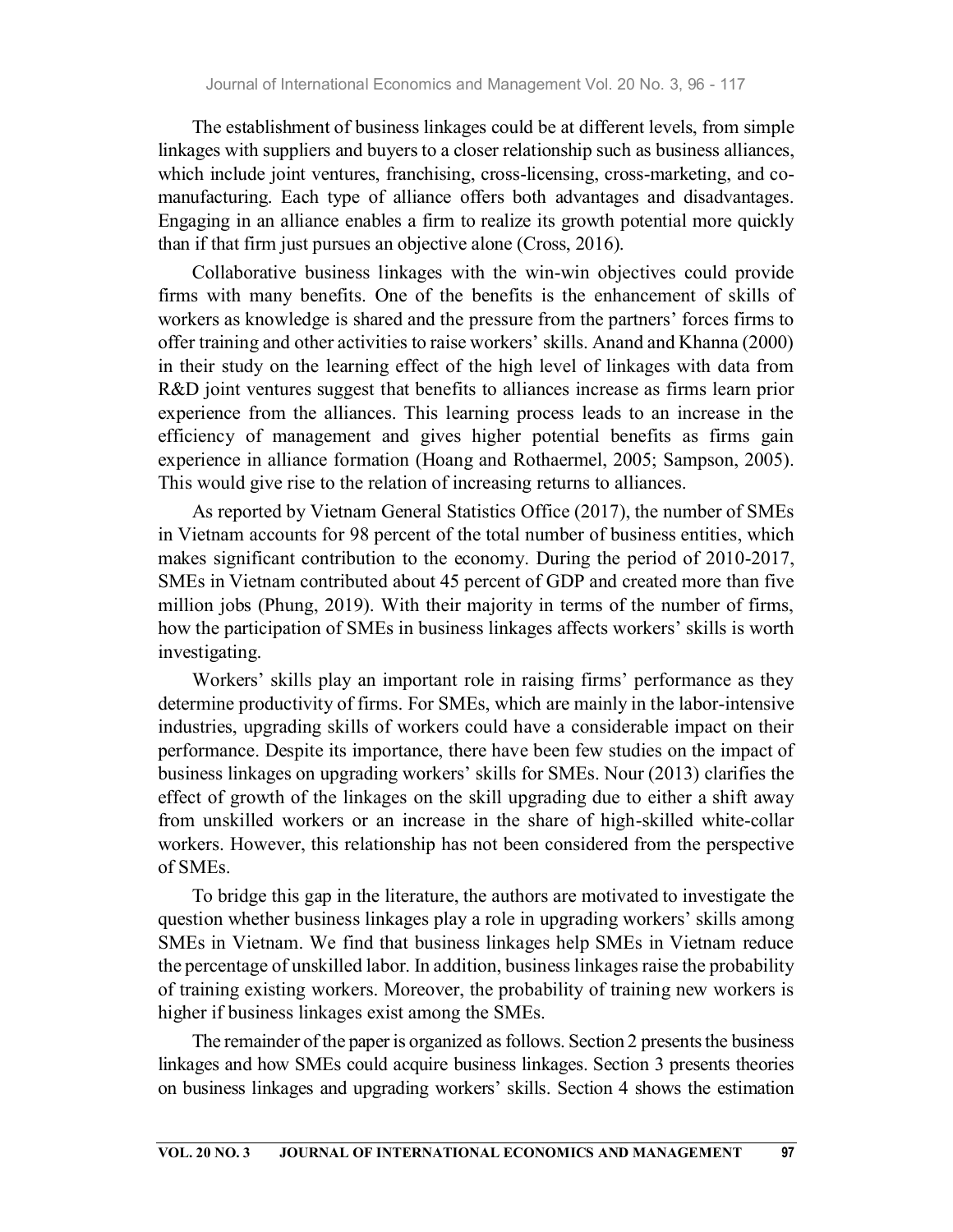methodology, which is followed by Section 5 on data description. Section 6 presents the estimation results. Section 7 concludes the paper.

## 2. Business linkages and how SMEs could play a part in business linkages

### 2.1 Business linkages

As mentioned in GTZ (2006), business linkages are generally considered to include selling and buying activities in all commercial interactions. In a narrower perspective, collaborative business linkages, which relate to connections among groups of mutual interest for win - win objectives, are more frequently taken into account. The development of business linkages depends on many conditions such as distance and physical infrastructure, trade policy or existing business linkages. These business linkages could exist among a wide range of enterprises, either among ones with the same or different sizes.

Business linkages, specifically collaborative business linkages, are normally classified on the basis of the way that a firm interacts with partners in the value chain. Two popular kinds of business linkages include horizontal and vertical linkages:

Horizontal linkages relate to connections among firms at the same step of the value chain. These firms have their activities in the same sector to produce the same kinds of products. Via the interaction and further cooperation under the horizontal linkages, firms could integrate faster and stronger in the market. Moreover, opportunities to learn from partners are valuable for firms, especially the ones with a similar firm size.

Vertical linkages relate to the cooperation among firms along the value chain as each member takes responsibility for a part of the process from production to distribution. This type of linkage becomes more and more popular as products get more complicated with higher technology, requiring the participation of multiple enterprises specializing in a certain phase of the production process. Within vertical linkages, there could be various firms with different sizes, either multinational enterprises (MNEs) or micro, small- and medium-sized enterprises (MSMEs/SMEs).

# 2.2 How SMEs could play a part in business linkages

As mentioned before, collaborative business linkages with the win - win targets are beneficial for all participants, not excluding SMEs. For SMEs, they could join business linkages in both horizontal and vertical ones as follows.

For horizontal linkages as confirmed by GTZ (2006), they are advantageous for MSMEs/SMEs as the limitation of the firm size could be overcome. Firms could find it easier to interact with each other without much wondering about the bargaining powers, which are related to firm size. Moreover, the benefits that SMEs could achieve via business linkages are quite considerable, including:

- Economies of scale in purchasing as linkages help firms to enjoy reduced purchasing costs, which is resulted from reduction in the prices of inputs due to large quantity bought;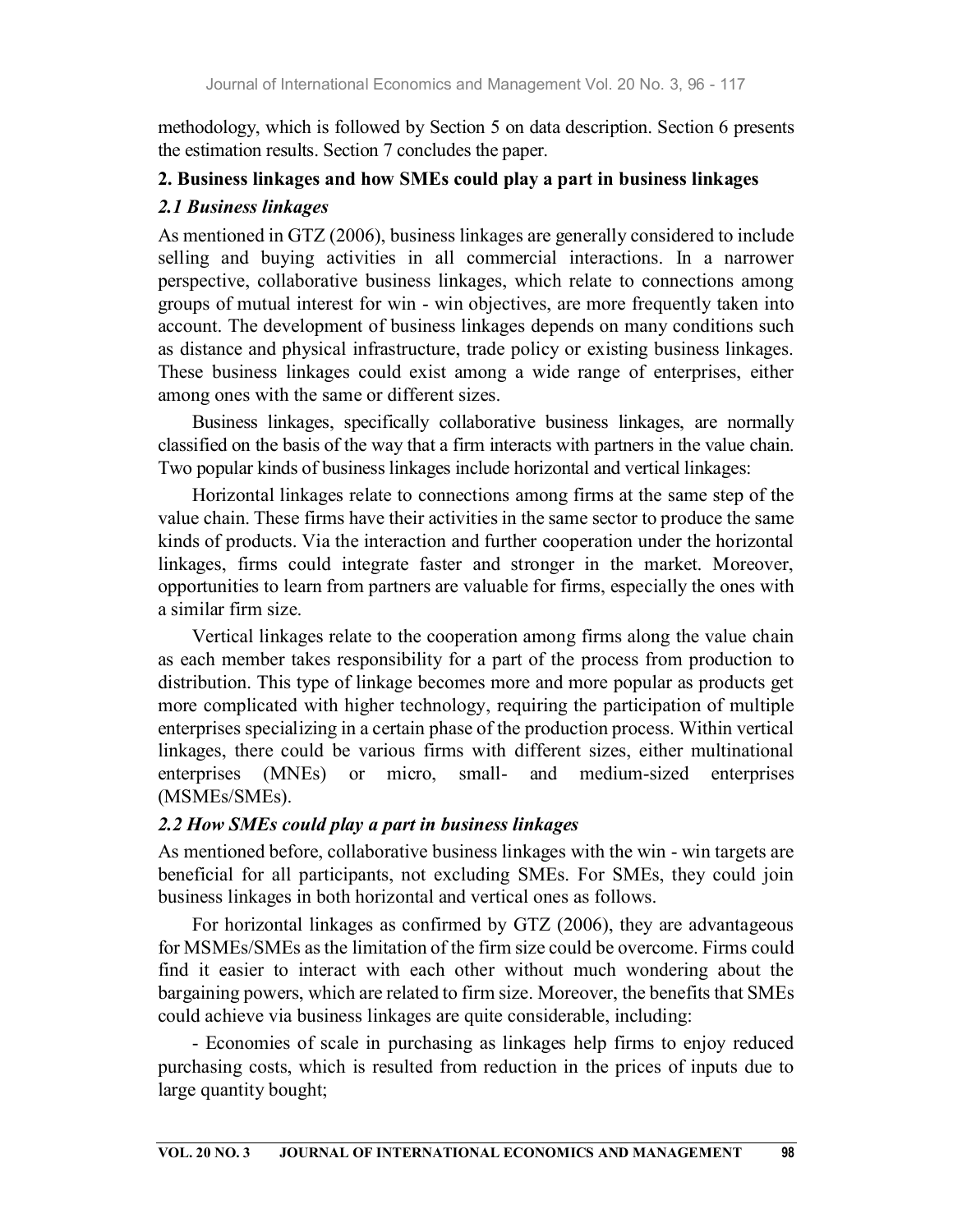- A scope to serve certain customers, especially big ones in new markets;

- Cost reduction in marketing and distribution;

- Joint development of products via sharing resources.

As an individual firm, it will be hard for SMEs to obtain such benefits mentioned above. Horizontal linkages represent the intensity of linkages within a sector.

For vertical linkages from Figure 1, it could be seen that SMEs could join the value chain at many steps towards either supplying or distributing activities. As the value chain gets longer and more complicated, the role of SMEs, which specialize in a specific phase, could be more significant. The remarkable benefits that firms gain in vertical linkages could be related to cost reduction and/or quality improvement, which come from a wide range of activities that small firms rarely take all on its own. These activities, according to GTZ (2006), are comprised of:

- Meeting certain quality or standards;

- Creating communication channels;

- Participating in joint actions for product improvement;

- Participating in joint actions for development of new products.

Vertical linkages represent the diversity of linkages across different sectors.



#### Horizontal Linkages

Cooperation between firms at the same steps of the value chain

- Basic idea: Economies of scale through joint purchase: bundling a lot size to serve larger customers, joint marketing activities, joint development of products.

- Related terms/concepts: producer associations, purchasing associations, consortium, networks: can also be part of cluster development.

Figure 1. Horizontal versus vertical linkages of MSMEs/SMEs

Source: GTZ (2006)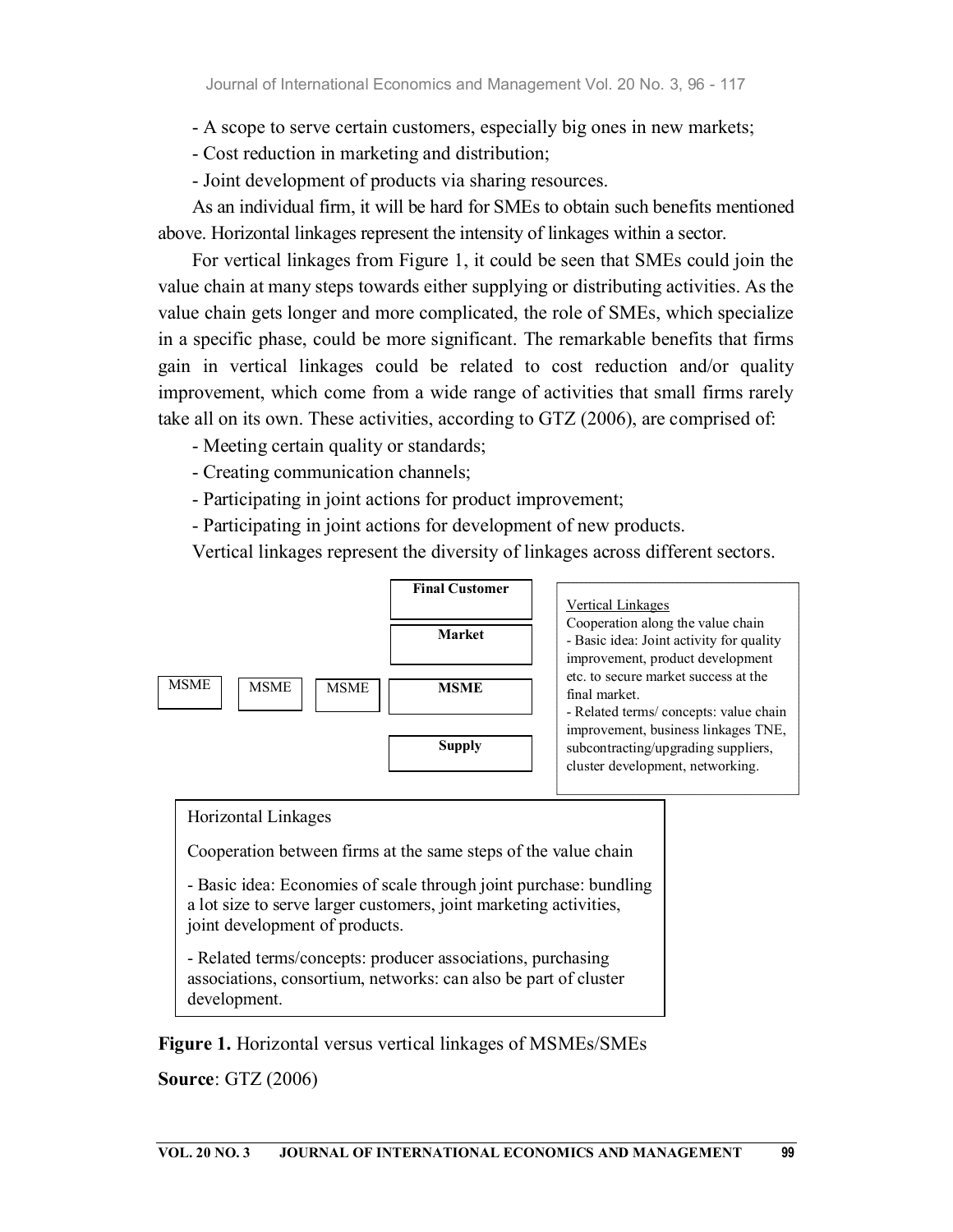# 3. Literature review and theoretical effects of SMEs' business linkages on upgrading workers' skills

The theoretical effect of business linkages on upgrading workers' skills has just been considered for firms in general. In the authors' perception, there has been no theory which just focuses on the cases of SMEs. As a result, in this section, we just clarified the general effect on firms, which could be also applied to SMEs. Regarding that impact, there has long been an ongoing debate in the business world. This matter is becoming more relevant in the modern-day where globalization is necessary as well as turbulence in the business world occurs at a high frequency.<sup>2</sup>

The fact is that the faster the growth of the linkages, the more important the role of skill upgrading is. The increasing demand for skilled labor can be understood in either the shift away from unskilled toward skilled employment or an increase in the share of high-skilled white-collar workers (Nour, 2013). There are few studies carried out to further explain the correlation and causation between linkages and upgrading workers' skills. Thus, what people know about this remains ambiguous. There exist some channels to explain the positive effects. Meanwhile, the negative ones should not be ignored.

### 3.1 Positive effects

The participation into business linkages could be beneficial to upgrading workers' skills, which leads to the enhancement of productivity of firms. This effect could be explained via the following channels.

### Knowledge sharing and learning effect

A business linkage, especially at the high level, provides an access to the unique know - how of partner companies. For example, a tutoring company might find itself challenged to meet the demand for math tutors within the community it services. By partnering with a computer software manufacturer, the tutoring company can release a software series of math tutoring lessons that assist a larger student population with its math services. This new knowledge will be transmitted to workers and related staff in the partner companies, which broaden their

<sup>2</sup> Linkages embody inter-firm transactions, interactions, and on-going relationships (UNCTAD, 2006). Even though this terminology can differ vastly between researchers, there are three major groups of linkages: (1) supply chain or vertical linkages with either supplier (i.e. backward or upstream linkages) or customers/agents (forward or downstream linkages), (2) collaborative (relational or horizontal) linkages with other firms such as alliance partners (for example, technology sharing agreements, management contracts, and co-production agreements) or competitors (Chen and Chen, 1998; Günther, 2005; Murray, Kotabe and Zhou, 2005; Saggi, 2002); and (3) institutional linkages with government, research institutes, industries, (Santangelo, 2009).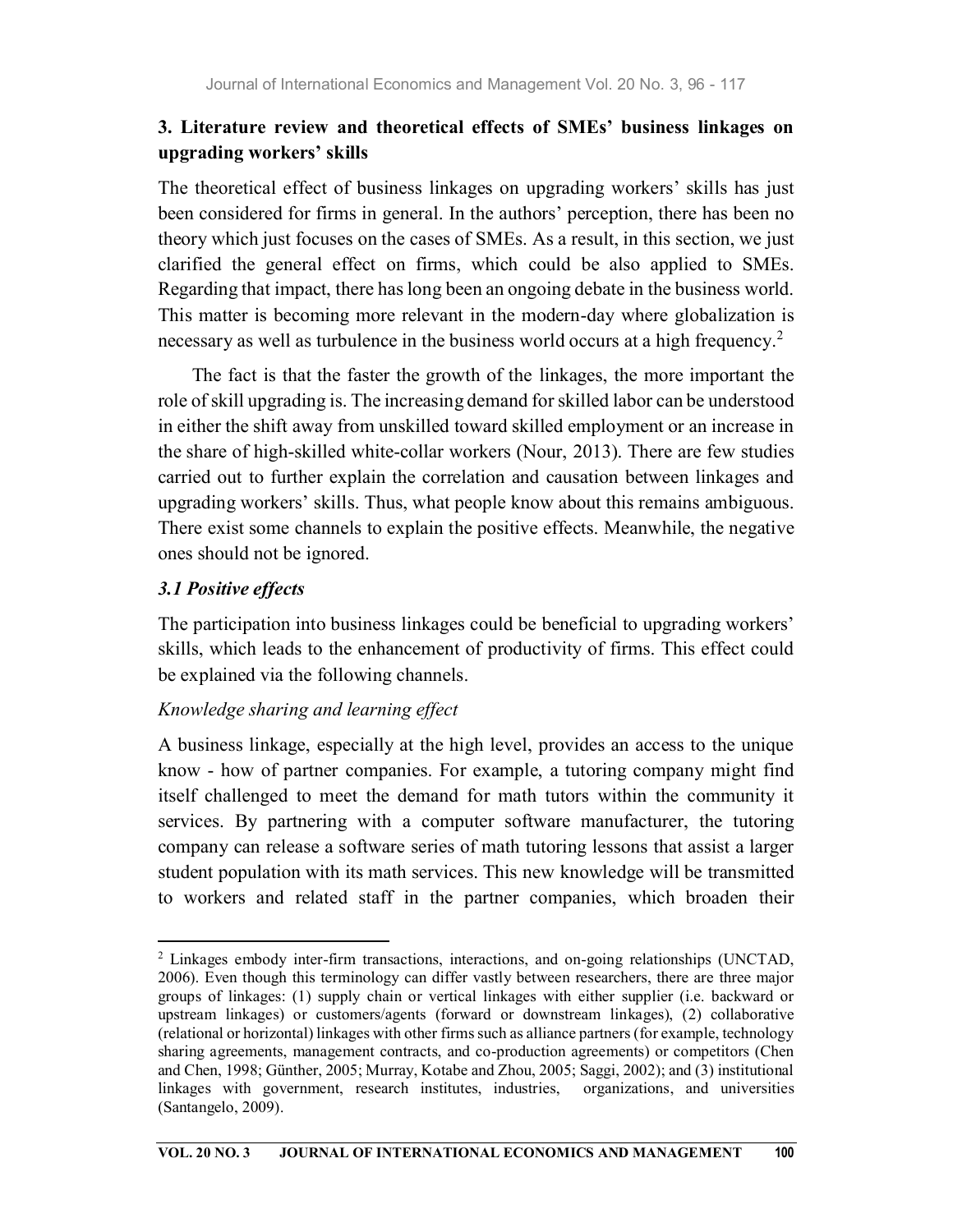understanding. In accordance with the knowledge, workers' skills will be upgraded as firms apply the new technology or know-how from their partners. Learning by doing plays an important role to raise the skills of workers.

Strategic management researchers through their studies provide firms with more insights into the attributes that are important to inter-firm development via linkages. For example, the literature on alliances, joint ventures and strategic technology partnering (Hagedoorn, 2006; Hagedoorn and Hesen, 2007; Tallman et al., 2004) provide support for the importance of quality in inter-firm partnerships, and in particular the transfer of knowledge, inter-firm learning and joint development of resources (Fynes et al., 2005; Holmqvist, 2003). Relationships among units of firms facilitate access to potentially useful knowledge transfer (Reagans and McEnvily, 2003). Various studies have shown that relevant knowledge can be accessed. Moreover, relations enhance information processing capacity, which enables knowledge flows through these relationships (Gupta and Govindarajan, 2000; Hansen, 1999).

Some studies have been based on a belief that the spillover effect is the basis for the development of participants in linkages. The spillover effect is the assumption that particular enterprises possess superior firm-specific assets (Dunning and Lundan, 2008), which are transferable at no cost due to the high technology competences (Girma *et al.*, 2008). Direct spillovers appear when there are direct relationships between multinational enterprises and local firms, notably through vertical linkages, training of local employees, and technical assistance (Blomström et al., 2000). Direct spillovers induce improvement in the quality and efficiency of local firms.

To be part of linkages in a value chain, especially vertical linkages, firms are normally put into high pressure to increase their workers' skills to achieve the targets of economies of scale and competitive capacity.

Economies of scale might develop from business linkages. It relates to the cost advantages that a company gains from expansion. In business linkages, this might include access to wider marketing channels, which a company might not otherwise be able to afford outside the partnership. Cost reductions might also result from joint investments on activities such as research and development, or access to a partner's operational facilities. However, these benefits could just be achieved as firms have a certain level of capability. It is the pressure from partners that require firms to be faster in increasing their capability, particularly via upgrading their workers' skills.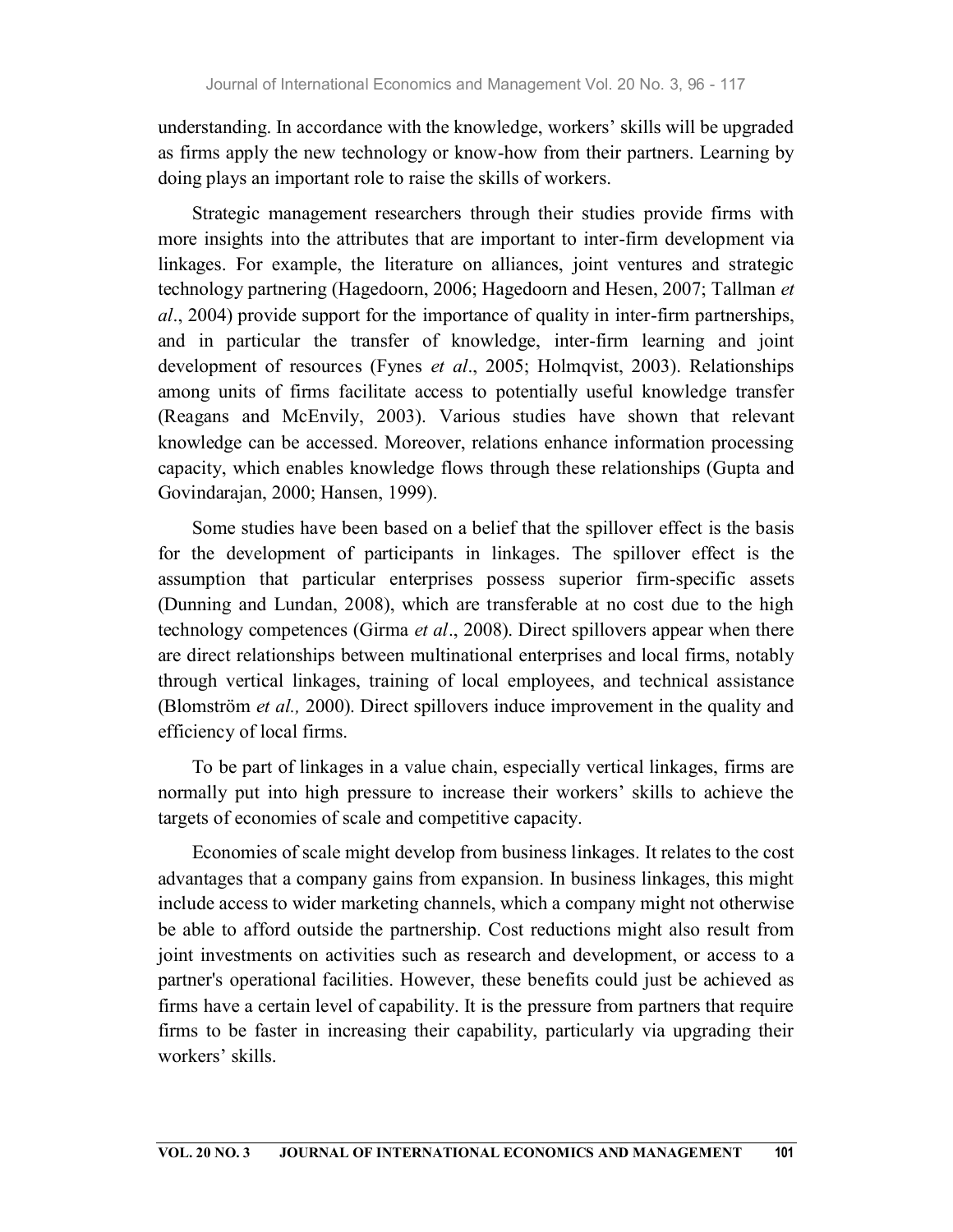There are numerous benefits that firms can draw from linkages, especially vertical linkages. A company can improve its productivity by gaining access to new, improved, or less costly intermediate inputs (Girma *et al.*, 2001; Javorcik, 2004) as well as have more enhanced market opportunities, from which they achieve the economies of scale. These benefits induce the pressure for firms to make the first order changes in their activities, such as the production of new goods, improvement of product quality, and reorganization of R&D activities aimed at adopting the technologies embodied in the received inputs. These activities are often associated with better relative demand for high-skill labor.

Bernard et al. (2006) find that import penetration from low-wage countries provide firms with an important incentive to adjust their product mix to avoid trade pressure. This suggests that firms shift toward more skill-intensive activities as a consequence of increased competition and this shift may take place with many industries.

Indeed, many authors have argued for the inclusion of inter-firm resource transfer in the study of linkages and firm development (Giroud, 2003; Lall, 1980; Saggi, 2002). Resources transferred include those associated not only with information and technology but also technical, financial, procurement, locationspecific, managerial, marketing, organizational, and pricing assistance. Such resources allow firms to benefit from the joint development of products, specialization, economies of scale, quality, prices, and competitiveness (Duanmu and Fai, 2007; Giroud, 2007; Spencer, 2008). Nevertheless, these benefits could just be achieved as firms have a certain level of capability. It is the pressure from partners to require firms to be faster to increase their capability, particularly via upgrading their workers' skills.

# 3.2 Negative effects

Previous literature has shown that business linkages potentially benefit workers since their skills, standards and capacity have been improved thanks to the acceleration of knowledge transfer and technology upgrading (Reagans and McEnvily, 2003). Nonetheless, not all alliances positively affect workers' skills. As the number of business linkages increases or firms join in business linkages, those skills could be negatively affected. This could be explained as follows.

# Specialization into low-skill part of the value chain

Specialization and economies of scale are expected outcomes that all firms care about as they join the business linkages. However, especially in the vertical linkages, the specialization process leads to the consequence that some firms will focus on some certain production parts in the value chain, which just require low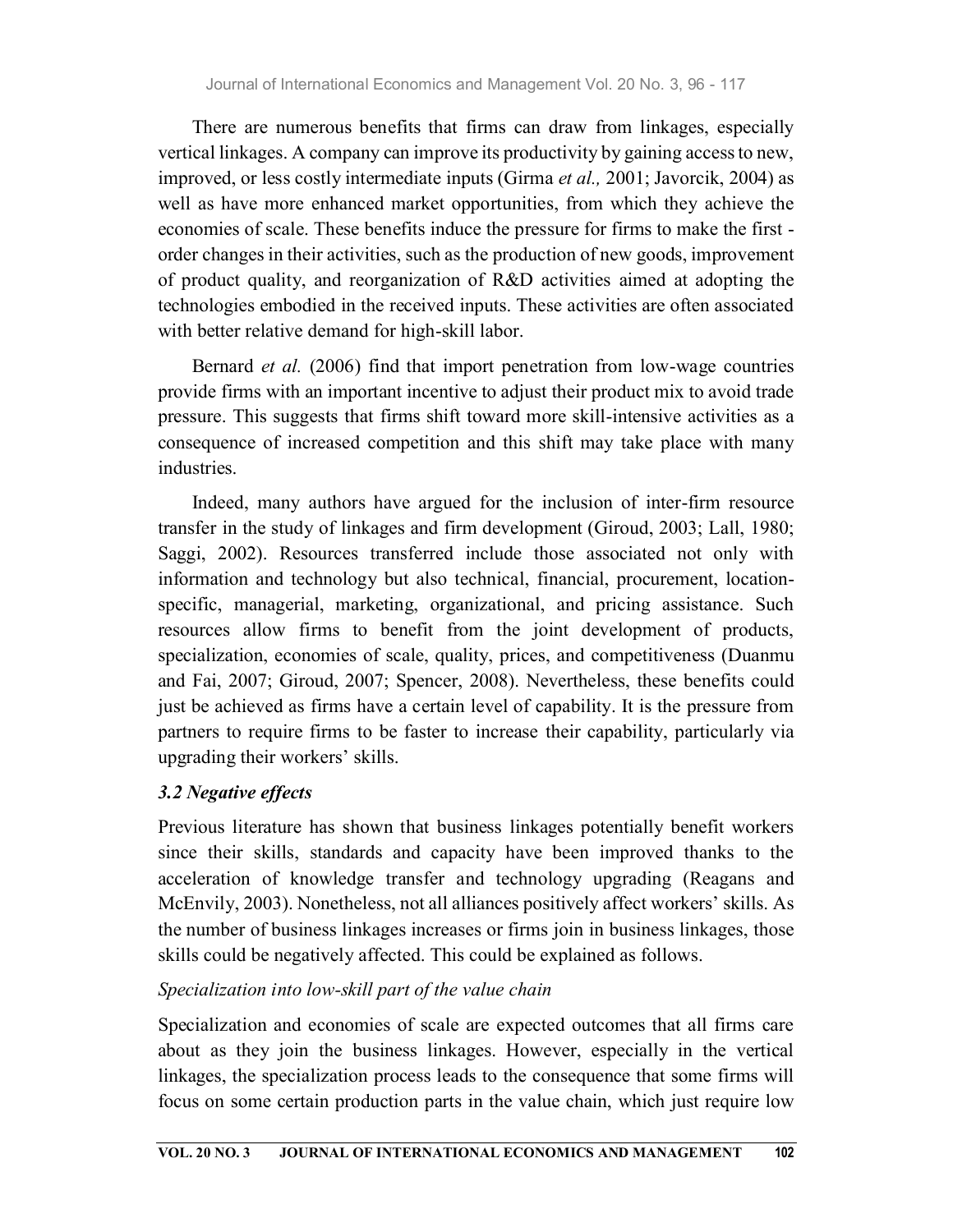skills of the labor. Therefore, this causes the down-grading workers' skills of the firms which participate in the business linkages.

Lack of specialization skills as the number of business linkages increases with a rise in the number of business linkages, the diversification in firms' activities could take place. This diversity, despite its advantage of making firms more adaptive to the changing world, as a result, leads to the requirements of multi-skills of workers, which reduces the specialization level and economies of scale.

Moreover, in accordance with the boost of the business linkages, Deeds and Hill (1996) argue that the decreasing quality of screening and monitoring acts as a main determinant of possible negative returns. As the number of linkages rises, a firm becomes more vulnerable to possible mismatches or partners that show opportunistic behavior. Especially with the knowledge-based view and the social exchange theory, linkages also carry the risk of knowledge leakage to competitors or bring communication problems and management style conflicts. Therefore, the workers' skills could be negatively affected.

Moreover, Fosfuri et al. (2001) show that in some circumstances an MNE might prefer to resort to exports rather than foreign direct investment (FDI), precisely to avoid dissipation of superior technology to local rivals and/or the payment of informational rents to local workers. This could be changed in some certain conditions. One of those key conditions is that the knowledge acquired by workers is broad rather than specific, meaning that the skills of workers are not at a high specialization level.

On the other hand, Girma et al. (2008) argue that the export-oriented multinationals, through the backward linkages, affect negatively their domestic supplier's productivity. The local firms when joining the value chain do not provide a variety of inputs foreign exporters require (Rodriguez-Clare, 1996) as they just specialize in a specific production stage. The research also indicates strong competition effects of this kind of MNE to local firms in the high-tech sector. By that reason, horizontal spillovers might be mitigated. Aitken and Harrison (1999) argue that this competition effect may actually result in negative effects on domestic firms' productivity if multinationals "steal business" from domestic firms and force them up their average cost curve.

With the mixing effects of business linkages on workers' skills in theory as mentioned above, further study is needed to clarify the certain case of Vietnam.

#### 4. Model and methodology

With the purpose of clarifying the impact of business linkages on workers' skills in SMEs in Vietnam, the authors constructed our models with basic specifications,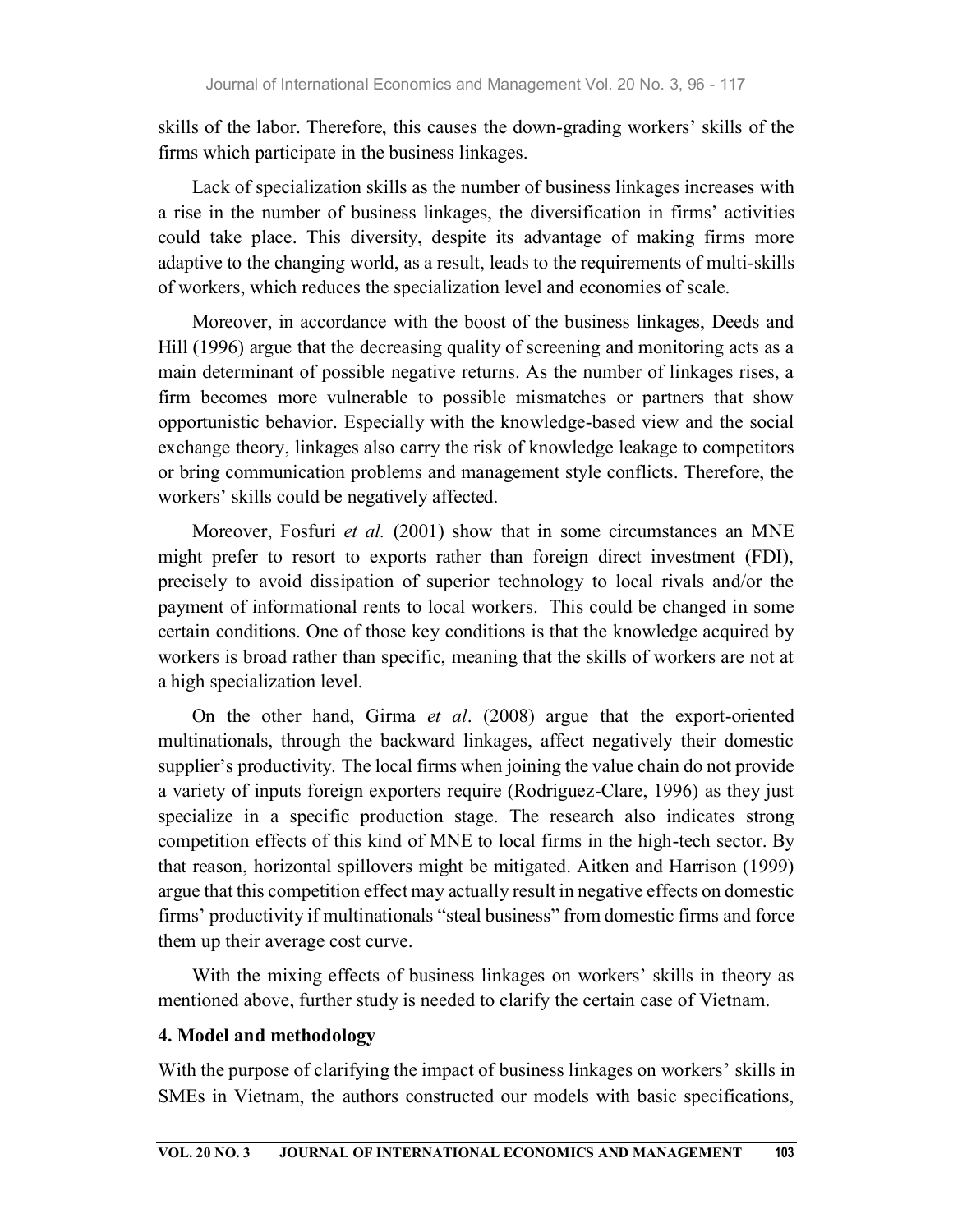which include the dependent variables for measuring the skill upgrading in SMEs. Moreover, regarding the independent variables, we would take advantages of the availability of the data with three variables to measure the linkages of firms, which are TotalNetwork, Diversity, and TimesHelped. The inclusion of the three variables in the model is applied to avoid omission of variables. For controlling firms' basic characteristics, we use firm age and firm size, which are measured by the number of years of establishment and the quantity of labors of firms. These variables are normally used in a wide range of research papers. Dummies are also included for province, sector, and year to control for the heterogeneity of firms across provinces, sectors, and years. These methods are often applied as well. As a result, we came up with the following three models for estimation:

Perunskilled<sub>it</sub> =  $\alpha_1$ TotalNetwork<sub>it</sub> +  $\alpha_2$  Diversity<sub>it</sub> +  $\alpha_3$ TimesHelped<sub>it</sub> +  $\beta_1$ Log (Firm  $age_{it}$ ) +  $\beta$ 2LogWorkers<sub>it</sub> +  $\theta$ i + ∈it (1)

Prob(Train existingworkers)it =  $\alpha_1$ TotalNetwork<sub>it</sub> +  $\alpha_2$  Diversity<sub>it</sub> +  $\alpha_3$ TimesHelped<sub>it</sub> +  $\beta_1$ Log (Firm age<sub>it</sub>) +  $\beta_2$ LogWorkers<sub>it</sub> + ∈it (2)

Prob(Train newworkers)it =  $\alpha_1$ TotalNetwork<sub>it</sub> +  $\alpha_2$  Diversity<sub>it</sub> +  $\alpha_3$ TimesHelped<sub>it</sub>  $+ \beta_1 Log$  (Firm  $age_{it}$ ) +  $\beta_2 LogWorks_{it}$  + ∈it, (3)

where i denotes firm i; t denotes year t. The dependent variables in the three models include: 1) Perunskilled<sub>it</sub> in Model 1 denotes the percentage of unskilled labor of firm i, at year t; 2) Prob (Train existingworkers) $_{it}$  in Model 2 shows the probability of training existing workers of firm i at year t; and 3) Prob (Train newworkers)<sub>it</sub> in the Model 3 regards the probability of training new workers of firm i at year t.

The independent variables to be proxied for the business linkages are comprised of: 1) TotalNetwork<sub>it</sub> is total number of business linkages in firm i at year t; 2) Diversityit presents the percentage of business linkages in other sectors out of the total business linkages of firm i at year t; and 3) TimesHelped<sub>it</sub> regards times firm i gets help from its business linkages at year t;

Other control variables include: 1) Firm  $age_{it}$  denotes the year in operation of firm i; 2) Logworkers<sub>it</sub> presents the natural logarithm of the total employee in firm i at year t; 3)  $Eijt$  is the error term; and 4)  $\theta i$  denotes the time-invariant characteristics of firm i in Model 1.

Model 1 looks into the effect of each variable on the percentage of unskilled labor in SMEs. The techniques of panel data will be applied and Hausman test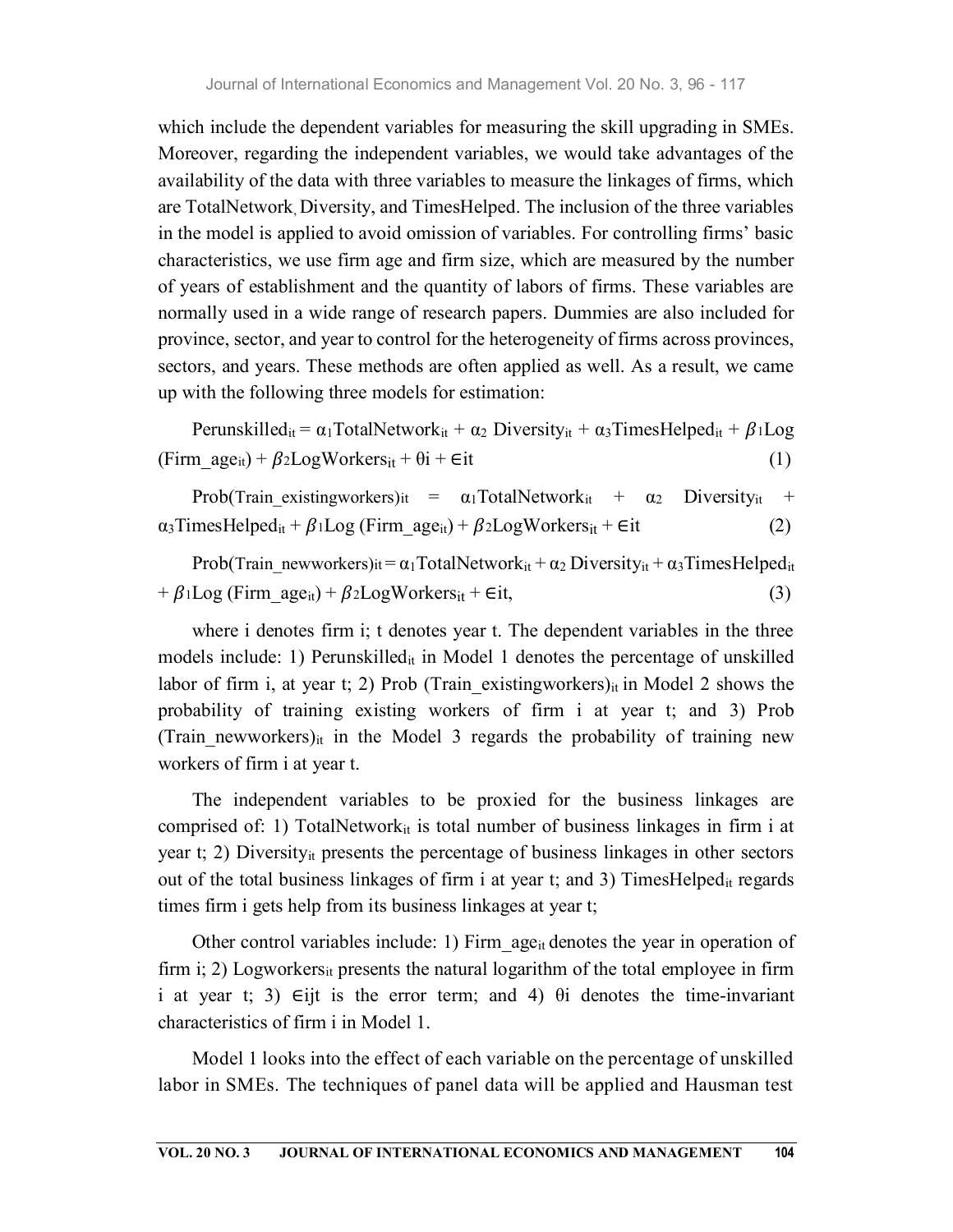will be used for the choice of appropriate techniques. Model 2 and 3 consider the impact of each variable on the probability of SMEs to train existing employees (Model 2) or new employees. The probit regressions will be applied for these cases.

### 5. Data

The sample used in this research consists of more than 3,200 SMEs surveyed in Vietnam biennially during the period of  $2011-2015<sup>3</sup>$ . Regarding the definition of SMEs, we follow the one provided in the Article 6, Decree No. 39/2019/NĐ-CP detailing some articles of the Law on supporting small and medium sized enterprises issued by the Government on  $11<sup>th</sup>$  March 2018. According to this definition, SMEs are classified into micro-enterprises with having up to 10 employees; small-scale enterprises with up to 50 employees; and medium-sized enterprises with up to 200 employees. The data have been collected through surveys carried out in nine provinces of the country including Hanoi (Ha Tay is included), Hai Phong, Ho Chi Minh city, Phu Tho, Nghe An, Quang Nam, Khanh Hoa, Lam Dong, and Long An. The data are based on face-to-face interviews with firm owners/managers and employees and are typically collected during the months of June-August. The SMEs are distributed across approximately 18 sectors such as food processing, fabricated metal products, and manufacturing of wood products.

The surveys have been conducted through a collaborative effort of the Central Institute for Economic Management (CIEM), the Institute of Labor Science and Social Affairs (ILSSA), the Development Economics Research Group (DERG) at the University of Copenhagen, and UNU-WIDER (2019). The enterprise-level surveys solicit information on firm performance, enterprise history, employment, business environment, and owner/manager background characteristics.

To summarize, there are total 6,347 observations used for regression analyses. Data were collected in 2011, 2013, and 2015. Missing some pieces of information is unavoidable. In addition, due to the method of collecting data every two years, some adjustments have been made in the survey instruments in order to catch up the changes of development within the private economic sector in Vietnam. Table 1 provides information about summary statistics of variables (See Appendix 1 for the correlation among variables).

 $3$  The data for some important variables regarding the network is not available for 2009 or the years before or after the researched period.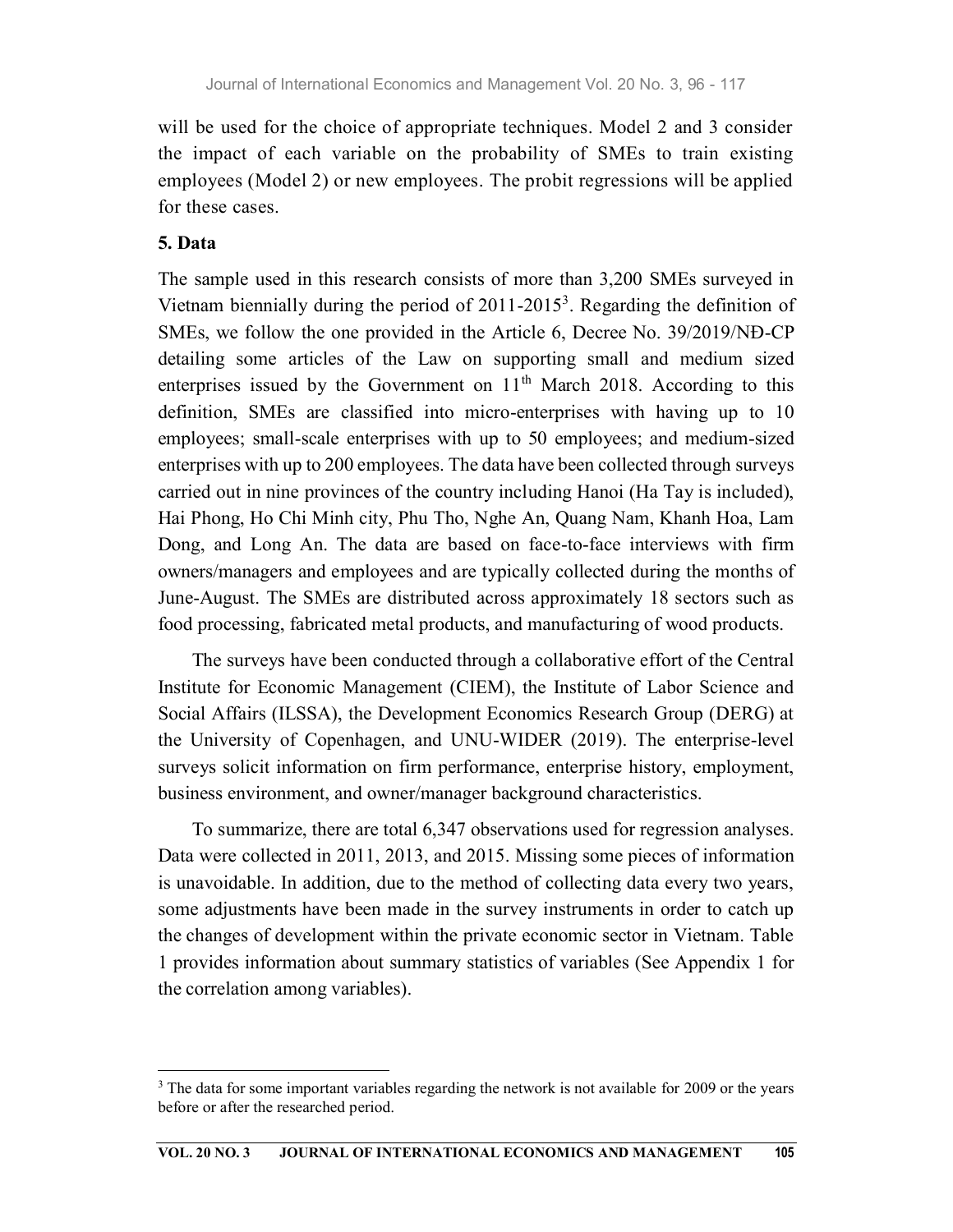| Variable                  | <b>Measurement</b>                                                                                                          | Obs       | Mean           | Std. Dev. Min Max   |                  |              |
|---------------------------|-----------------------------------------------------------------------------------------------------------------------------|-----------|----------------|---------------------|------------------|--------------|
| Perun-<br>skilled         | of<br>the<br>percentage<br>unskilled labors out of<br>the total number of<br>labors                                         | 6,347     | 23.422         | 25.881              | $\boldsymbol{0}$ | 100          |
| Train existi<br>ngworkers | a dummy variable with<br>1 denoting that a firm<br>did train its existing 6,341<br>and<br>workers,<br>$\theta$<br>otherwise |           | 0.060          | 0.237               | $\overline{0}$   | $\mathbf{1}$ |
| Train neww<br>orkers      | a dummy variable with<br>1 denoting that a firm<br>train<br>its<br>did<br>$\boldsymbol{0}$<br>workers,<br>and<br>otherwise  | new 5,889 | 0.166          | 0.372               | $\boldsymbol{0}$ | $\mathbf{1}$ |
| Total-<br>network         | total<br>number<br>of<br>business linkages                                                                                  | 6,347     | 39.334         | 58.248              | $\overline{2}$   | 1437         |
| Diversity                 | percentage<br>the<br>of<br>business linkages in<br>other sectors out of the<br>total business linkages                      | 6,347     | 57.329         | 22.179 0.676 99.206 |                  |              |
| Times-<br>helped          | the number of times<br>that a firm gets help<br>its<br>from<br>business<br>linkages                                         |           | 6,347 248.2401 | 793.209             |                  | 0 30002      |
| $Log-$<br>workers         | natural logarithm of the<br>number of workers                                                                               | 6,347     | 1.891          | 1.112               | $\mathbf{0}$     | 5.298        |
| Firmage                   | the number of years of<br>establishment                                                                                     | 6,347     | 14.987         | 9.847               | $\overline{2}$   | 76           |
| Year                      |                                                                                                                             |           | 6,347 2013.130 | 1.626               | 2011             | 2015         |

Table 1: Summary statistics of variables

Note: Nine provinces of the country have been considered as follows: Hanoi (including Ha Tay), Hai Phong, Ho Chi Minh city, Phu Tho, Nghe An, Quang Nam, Khanh Hoa, Lam Dong, and Long An. These provinces have been coded randomly.

#### Source: Synthesized by the authors

Throughout more than 6,347 observations, on average, the size of network of SMEs is at 39.33, while the values range from 2 to 1,437. We can conclude that the number of firms having extremely high number of business linkages is minor. For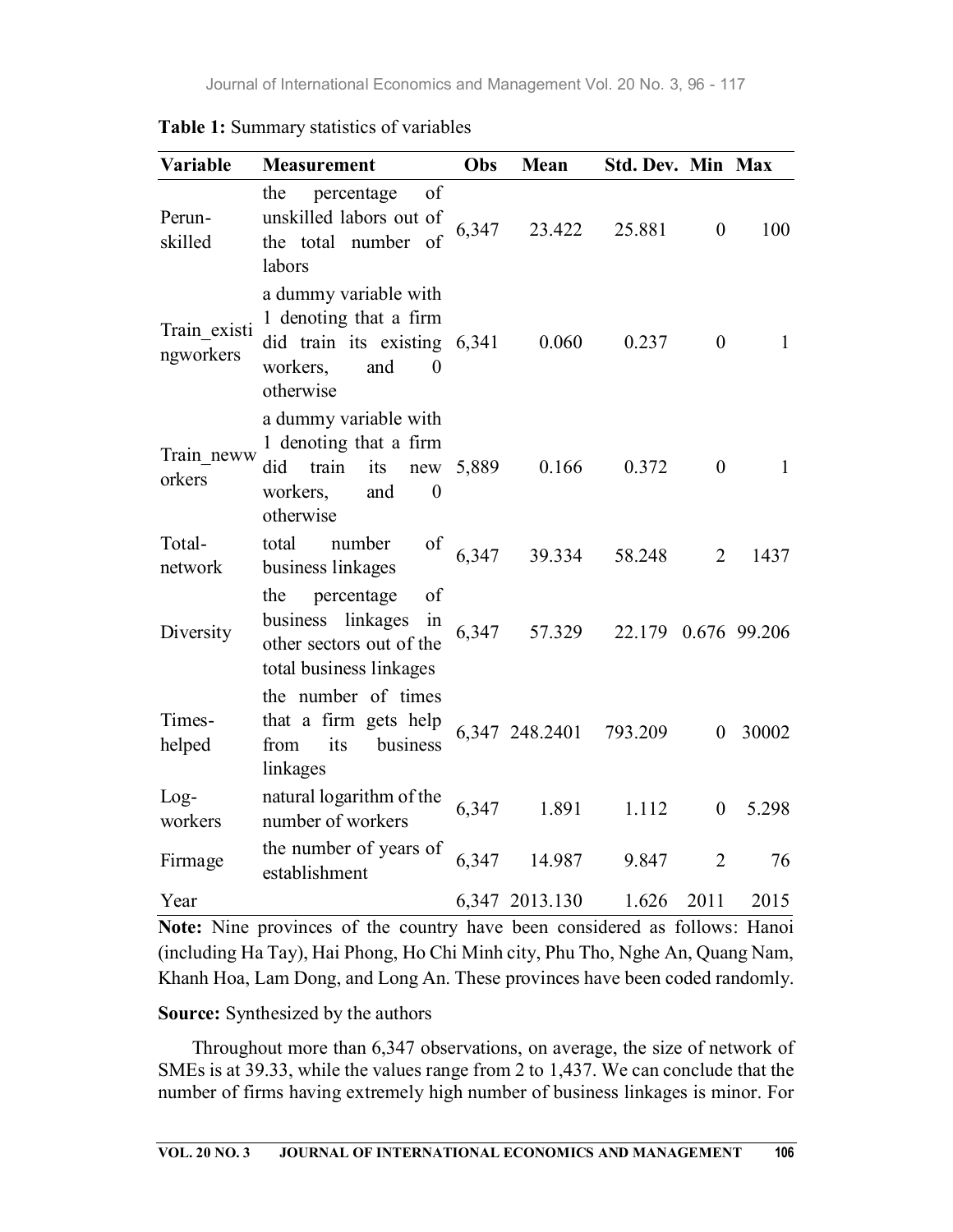further clarification of the characteristics of the variable of Totalnetwork, see Appendices 5 and 6 about the histogram of density of firms by total network and sectors with firms having more than 100 linkages in the total network.

The Diversity variable (Percentage other sector) is measured by the percentage of business linkages in other sectors out of the total business linkages. It is indicated that the mean of this variable is 57.39%. The diversity of SMEs networks indeed accounts for more than a half of the total business linkages of firms on average.

Regarding the TimesHelped variable, some firms in the sample get helped many times. There are a few particular cases when their means are at 248.

#### 6. Results

### 6.1 Results on the impact of business linkages on the percentage of unskilled labor

Results in Table 2 are based on the specification from Model 1 with the usage of more than 6,300 observations over more than 3,200 SMEs in Vietnam. Hausman tests have been conducted for the choice between Fixed Effects and Random Effects models. The results for the tests, which can be seen in Appendix 2, support the usage of Fixed Effect estimation techniques. The null hypothesis is that the preferred model is Random Effects. The alternate hypothesis is that the preferred model is Fixed Effects. If the p-value is small, which is often less than 0.05, the null hypothesis will be rejected. That means the Fixed Effects estimation method will be chosen.

In Table 2, we look into the business linkages from the perspective of Total Network, which means total number of linkages. In Column (1), the statistically negative coefficient proves the upgrading skills of workers. As the number of linkages increases by one, the percentage of unskilled workers of SMEs decreases by 0.0185%. This effect of business linkages remains unchanged as other two proxies for the linkages, which are Diversity and Timeshelped, are included in Column (4).

 Regarding Diversity, the insignificant coefficient of the regression model in Column (2) shows that linkage diversification across sectors does not necessarily lead to the significant change in the percentage of unskilled labor. The positive sign perhaps captures the unclear possibility of a rise in the unskilled labors for SMEs as explained in the theories by the cases that SMEs will concentrate on the low-skill part of the value chain.

In Table 2, we look into the business linkages from the perspective of Total Network, which means total number of linkages. In Column (1), the statistically negative coefficient proves the upgrading skills of workers. As the number of linkages increases by one, the percentage of unskilled workers of SMEs decreases by 0.0185%. This effect of business linkages remains unchanged as other two proxies for the linkages, which are Diversity and Timeshelped, are included in Column (4).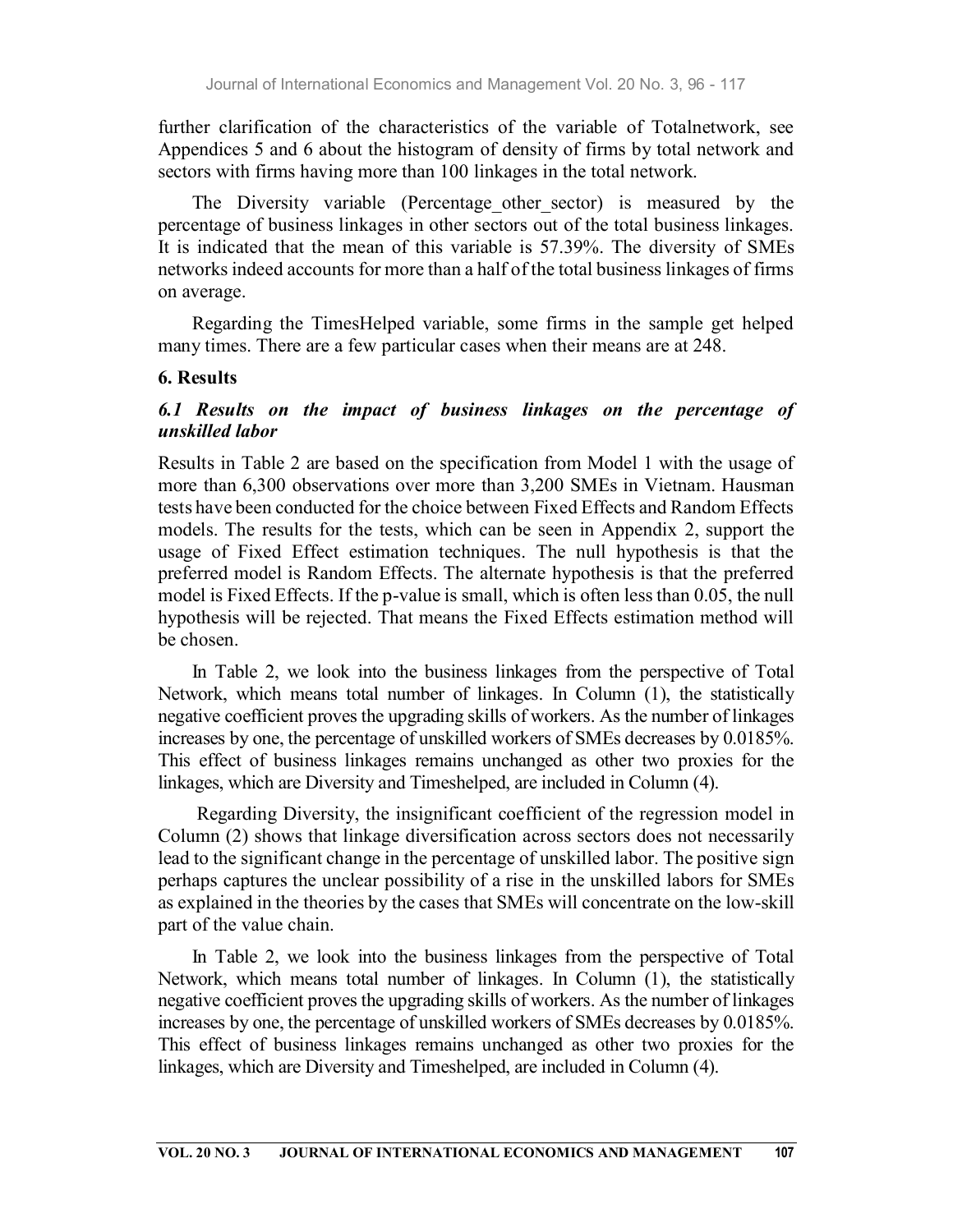| <b>Variables</b> |             |            | Perunskilled |            |  |  |  |
|------------------|-------------|------------|--------------|------------|--|--|--|
|                  | (1)         | (2)        | (3)          | (4)        |  |  |  |
| Totalnetwork     | $-0.0185**$ |            |              | $-0.0173*$ |  |  |  |
|                  | (0.0088)    |            |              | (0.0089)   |  |  |  |
| Diversity        |             | 0.0043     |              | 0.0062     |  |  |  |
|                  |             | (0.0204)   |              | (0.0205)   |  |  |  |
| Timeshelped      |             |            | $-0.0008$    | $-0.0006$  |  |  |  |
|                  |             |            | (0.0006)     | (0.0006)   |  |  |  |
| Firmage          | $-0.171$    | $-0.176$   | $-0.173$     | $-0.169$   |  |  |  |
|                  | (0.15)      | (0.15)     | (0.15)       | (0.15)     |  |  |  |
| Logworkers       | $6.172***$  | $6.158***$ | $6.167***$   | $6.155***$ |  |  |  |
|                  | $(-1.091)$  | $(-1.093)$ | $(-1.091)$   | $(-1.092)$ |  |  |  |
| Observations     | 6,322       | 6,322      | 6,322        | 6,322      |  |  |  |
| Number of        |             |            |              |            |  |  |  |
| manmade          | 3,275       | 3,275      | 3,275        | 3,275      |  |  |  |
| Type             | FE          | <b>FE</b>  | FE           | FE         |  |  |  |
| Province         | Yes         | Yes        | Yes          | Yes        |  |  |  |
| Sector           | Yes         | Yes        | Yes          | Yes        |  |  |  |
| Timedummies      | Yes         | Yes        | Yes          | Yes        |  |  |  |

Table 2. Result of effects of business linkages on upgrading skills, which are proxied by percentage of unskilled labors, of SMEs in Vietnam

Note: \*, \*\*, and \*\*\* denote 1%, 5% and 10% statistically significant, respectively. A Fixed Effects model for panel data has been applied. Number of manmade is the identification number of firms considered in the sample.

Regarding Diversity, the insignificant coefficient of the regression model in Column (2) shows that linkage diversification across sectors does not necessarily lead to the significant change in the percentage of unskilled labor. The positive sign perhaps captures the unclear possibility of a rise in the unskilled labors for SMEs as explained in the theories by the cases that SMEs will concentrate on the low-skill part of the value chain.

TimesHelped is the variable reflecting the total number of times SMEs in the surveyed data get help from the contact in their organizational linkages. The insignificant impact of the coefficient implies the unclear impact of the number of supports from others in the network on SMEs' performance.

While Firmage does not have a significant impact on the percentage of unskilled labors, Firmsize, which is measured by Logworkers, has the significantly positive coefficient with high magnitudes across all regressions. The regression coefficient indicates that when Firmsize increases by one percent, the percentage of unskilled labors rises by around six percent. This result indicates that SMEs in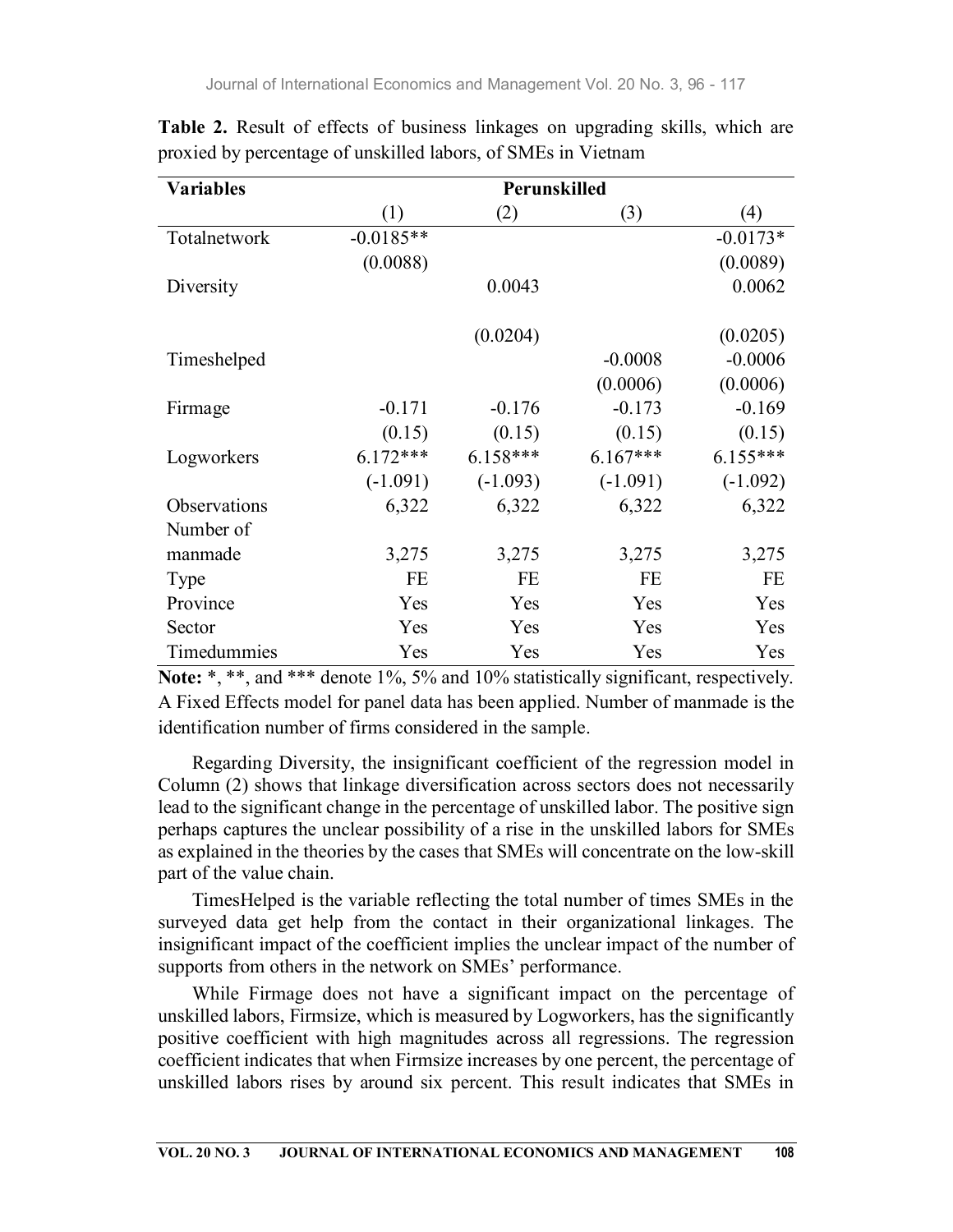Vietnam participate more in the low-skill part of the value chain in the vertical linkages, or in the low-skill sectors in horizontal linkages.

# 6.2 Results of the impact of business linkages on the probability of training existing and new workers of SMEs in Vietnam

Tables 3 and 4 present the results of the impact of business linkages on the probability that Vietnamese SMEs will train their existing and new workers.

Regarding existing workers, the statistically positive coefficients of Totalnetwork supports a hypothesis that business linkages do play a role in the training process of SMEs for their laborers, helping to upgrade the workers' skills in general. As the number of business linkages increases, the probability that SMEs train their workers is higher. Meanwhile, the Diversity and Timeshelped from the linkages do not significantly affect the probability of training existing workers of SMEs in Vietnam.

Moreover, the rise in the Firmage leads to the lower probability of training the existing workers. This makes sense as the "older" firms normally have more experienced workers, who could work more on their own without more formal training activities.

By contrast, the increase in the firm size, which is measured by Logworkers, helps raise the probability of training existing workers considerably. This finding demonstrates a fact that the more workers SMEs have, the more training they are required to do to increase the productivity as specialization is carried out.

| <b>Variables</b> | Train existingworkers |                |               |               |  |  |  |  |
|------------------|-----------------------|----------------|---------------|---------------|--|--|--|--|
|                  | (1)                   | (2)            | (3)           | (4)           |  |  |  |  |
| Totalnetwork     | $0.00238***$          |                |               | $0.00245***$  |  |  |  |  |
|                  | (0.000326)            |                |               | (0.000337)    |  |  |  |  |
| Diversity        |                       | $-0.00171$     |               | $-0.00152$    |  |  |  |  |
|                  |                       | (0.0013)       |               | (0.00131)     |  |  |  |  |
| Timeshelped      |                       |                | 3.30E-05      | $-4.21E-05$   |  |  |  |  |
|                  |                       |                | $(3.44E-05)$  | $(5.56E-05)$  |  |  |  |  |
| Firmage          | $-0.00927***$         | $-0.00926$ *** | $-0.00927***$ | $-0.00924***$ |  |  |  |  |
|                  | (0.0033)              | (0.00328)      | (0.00328)     | (0.0033)      |  |  |  |  |
| Logworkers       | $0.372***$            | $0.390***$     | $0.390***$    | $0.372***$    |  |  |  |  |
|                  | (0.0255)              | (0.0251)       | (0.0251)      | (0.0255)      |  |  |  |  |
| Observations     | 6,270                 | 6,270          | 6,270         | 6,270         |  |  |  |  |
| Province         | Yes                   | Yes            | Yes           | Yes           |  |  |  |  |
| Sector           | Yes                   | Yes            | Yes           | Yes           |  |  |  |  |
| Timedummies      | Yes                   | Yes            | Yes           | Yes           |  |  |  |  |

Table 3. Result of effects of business linkages on the probability of training existing workers of SMEs in Vietnam

Note: \*, \*\*, and \*\*\* denote 1%, 5% and 10% statistically significant, respectively. A probit has been applied.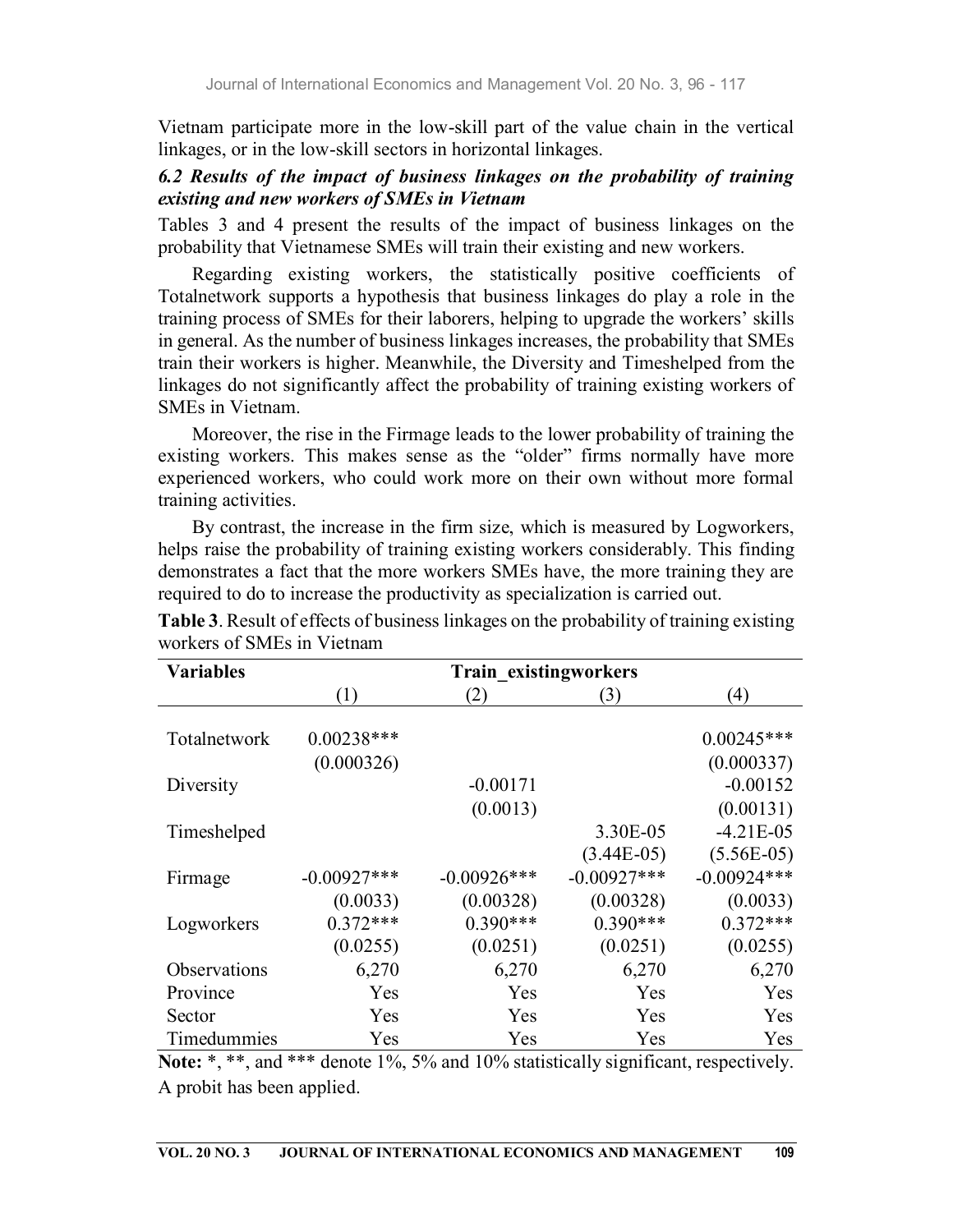Regarding new workers, for all of the three proxies for the business linkages, it could be clearly seen that there are no significant coefficients, meaning that the business linkages impose insignificant impact on the probability of training new workers for SMEs in Vietnam. This could be explained that as SMEs are normally lacking financial resources they will be careful in doing formal training activities. This is especially true for new workers, who need to experience a year of working for the firms before they could obtain the training provided by the SMEs.

The increase in the firm size, which is measured by Logworkers, also raises the probability of training new workers, even with higher magnitude than for the case of training existing workers.

| <b>Variables</b>    | Train newworkers |             |              |              |  |  |  |  |
|---------------------|------------------|-------------|--------------|--------------|--|--|--|--|
|                     | (1)              | (2)         | (3)          | (4)          |  |  |  |  |
| Total network       | $-0.000318$      |             |              | $-0.000221$  |  |  |  |  |
|                     | (0.000424)       |             |              | (0.000431)   |  |  |  |  |
| Diversity           |                  | 9.16E-05    |              | 0.000297     |  |  |  |  |
|                     |                  | (0.00101)   |              | (0.00102)    |  |  |  |  |
| Timeshelped         |                  |             | $-7.32E-05$  | $-7.12E-05$  |  |  |  |  |
|                     |                  |             | $(4.99E-05)$ | $(5.10E-05)$ |  |  |  |  |
| Firmage             | $-0.00318$       | $-0.0032$   | $-0.00318$   | $-0.00317$   |  |  |  |  |
|                     | (0.00233)        | (0.00233)   | (0.00234)    | (0.00234)    |  |  |  |  |
| Logworkers          | $0.413***$       | $0.410***$  | $0.412***$   | $0.414***$   |  |  |  |  |
|                     | $(-0.0211)$      | $(-0.0208)$ | $(-0.0209)$  | $(-0.0211)$  |  |  |  |  |
| <b>Observations</b> | 5,858            | 5,858       | 5,858        | 5,858        |  |  |  |  |
| Province            | Yes              | Yes         | Yes          | Yes          |  |  |  |  |
| Sector              | Yes              | Yes         | Yes          | Yes          |  |  |  |  |
| Timedummies         | Yes              | Yes         | Yes          | Yes          |  |  |  |  |

Table 4. Result of effects of business linkages on the probability of training new workers of SMEs in Vietnam

Note: \*, \*\*, and \*\*\* denote 1%, 5% and 10% statistically significant, respectively. A probit has been applied.

# 7. Conclusion

Employing the database sourced from UNU WIDER with more than 6,000 observations from more than 3,000 SMEs in Vietnam for the period from 2011 to 2015 and applying both Fixed Effects techniques for panel data and Probit regressions, the paper has figured out different interesting results. In general, the increase in the number of business linkages does help SMEs to upgrade workers' skills by reducing the percentage of unskilled labors. Via the knowledge sharing and learning effect, as well as the pressure from the partners towards the targets of economies of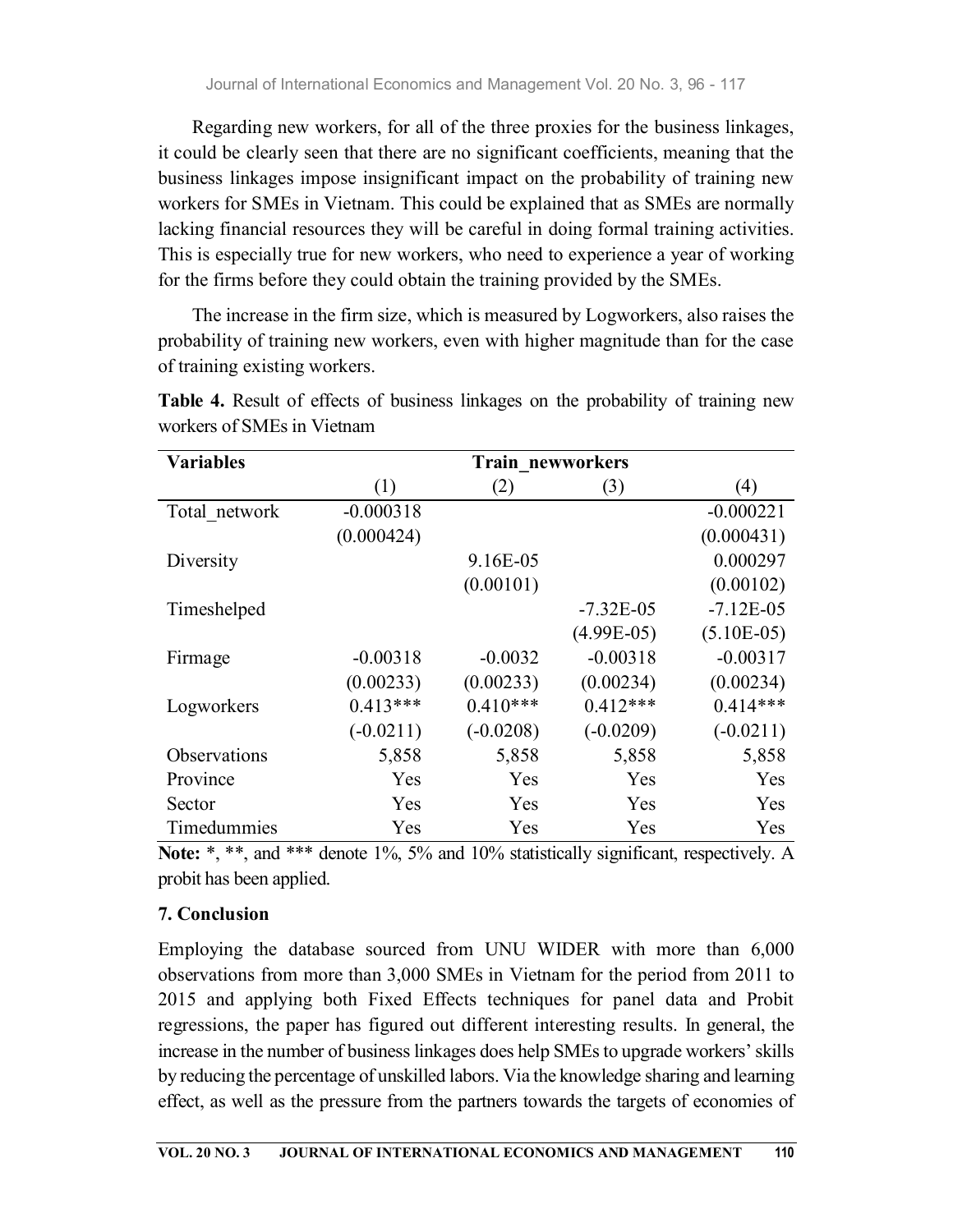scales and competitive capacity, SMEs have more motivation to raise their workers' skills. Especially, the statistically positive impact of business linkages on the probability of SMEs to train their existing workers provides further evidence for the upgrading skills in SMEs. SMEs have more incentives to carry out the training for their current workers rather than the new ones.

Meanwhile, the evidence for the effect of diversification of business linkages across sectors on upgrading skills are statistically insignificant. This effect is still consistent when the probabilities of training both existing and new workers are considered. For SMEs, the increase in the firm size plays an important role in the motivation to upgrade skills. As firm size rises, the percentage of unskilled labor will decrease. Moreover, SMEs will be more likely to do the training for both existing and new workers. The probability of carrying out the training for new workers is even higher than that for existing workers.

From the above results, what could be seen is that the participation of SMEs in business linkages is not just good for their performance, which are shown in many previous studies such as Burt (1992) and Putnam (1993), but also for their workers' skills. SMEs have more incentives to do the training for their workers and reduce the proportion of unskilled labors. However, it is necessary to further study how SMEs really join in the value chain. Although there could be some signals for the participation in the low-skill part of the value chain, especially in the vertical linkages, it is worth doing further studies to confirm this point.

Acknowledgements: This research has been carried out with the funds from the State-level project (coded KX01-26/16-20).

### Reference

- Aitken, Brian J. and Harrison, Ann E (1997), Do domestic firms benefit from foreign direct investment? Evidence from panel data, Mimeo, Columbia University, 1997.
- Anand, B. and Khanna, T. (2000), "Do firms learn to create value? The case of alliances", Strategic Management Journal, Vol. 21 No. 3, pp. 295 - 315.
- Bernard, A.B., Jensen, J.B. and Schott, P.K. (2006), "Survival of the best fit: exposure to low- wage countries and the (uneven) growth of U.S. manufacturing plants", Journal of International Economics, Vol. 68 No. 1, pp. 219 - 237.
- Blomström, M., Kokko, A. and Zejan, M. (2000), Foreign direct investment: firm and host country strategies, London: MacMillan Press.
- Burt, R. (1992), "Structural holes versus network closure as social capital", in Lin, N., Cook, K.S. and Burt, R.S. (Eds), Social Capital: Theory and Research. NY: Aldine DE Gruyter.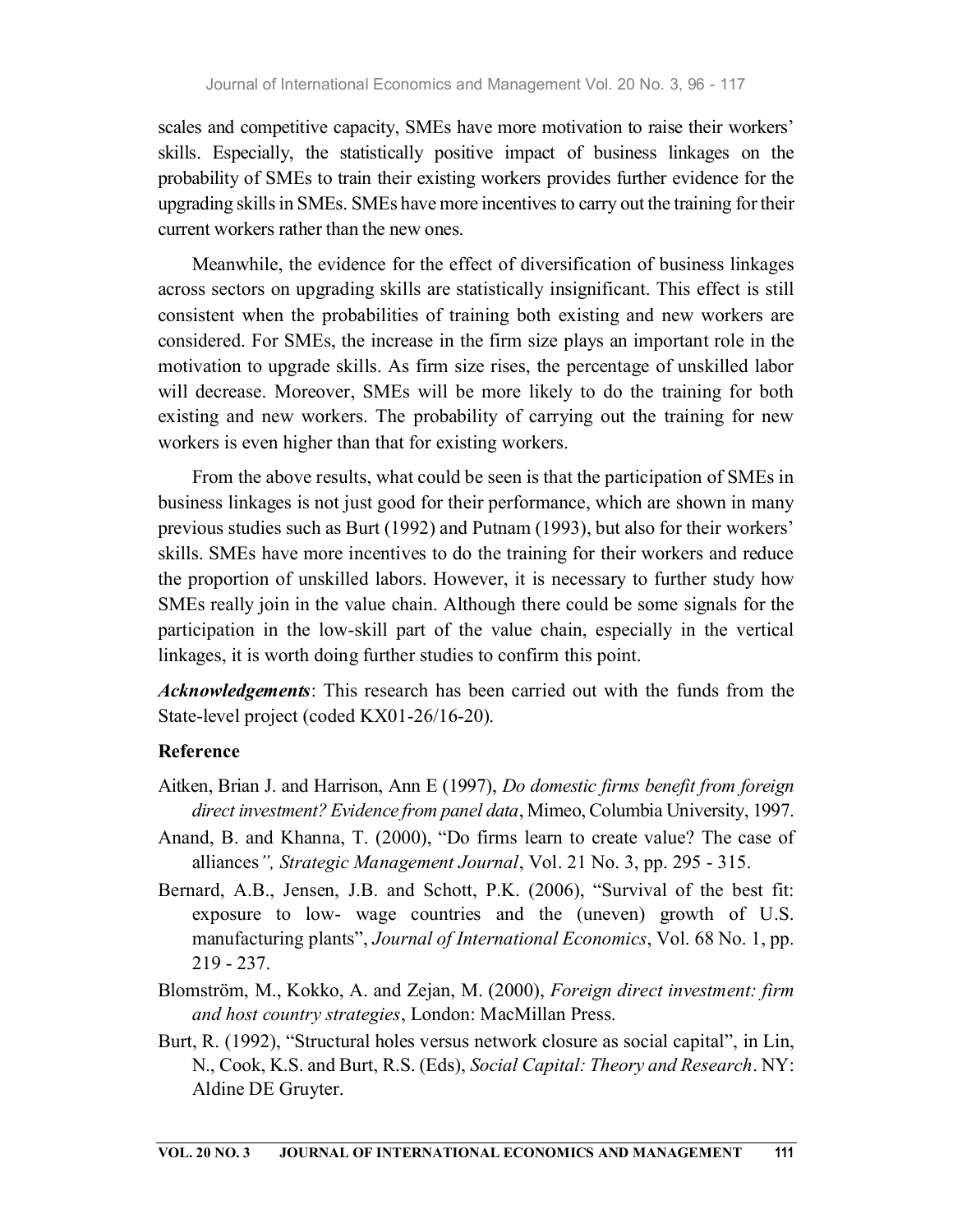- Chen, H. and Chen, T.J. (1998), "Network linkages and location choice in foreign direct investment", Journal of International Business Studies, Vol. 29 No. 3, pp. 445 - 467.
- Cross, V. (2016), "The advantages of business alliances, small business chron.com", available at http://smallbusiness.chron.com/advantages-business-alliances-22151.html (accessed May 15, 2020).
- Deeds, D.L. and Hill, C.W.L. (1996), "Strategic alliances and the rate of new product development: an empirical study of entrepreneurial biotechnology firms", Journal of Business Venturing, Vol. 11, pp. 41 - 55.
- Duanmu, J.L. and Fai, F.M. (2007), "A processual analysis of knowledge transfers: from foreign MNEs to Chinese suppliers", International Business Review, Vol. 16 No. 4, pp. 449 - 473.
- Dunning, J.H., and Lundan, S. (2008), Multinational enterprises and the global economy, Cheltenham: Edward Elgar.
- Fynes, B., Voss, C. and de Búrca, S. (2005), "The impact of supply chain relationship quality on quality performance", International Journal of Production Economics, Vol. 96 No. 3, pp. 339 - 354.
- Fosfuri, A., Motta, M. and Rønde, T. (2001), "Foreign direct investment and spillovers through workers' mobility" Journal of International Economics, Vol. 53 No. 1, pp. 205 - 222.
- Girma, S., Görg, H. and Piso, M. (2008), "Exporting, linkages, and productivity spillovers from foreign direct investment", Canadian Journal of Economics, Vol. 41 No. 1, pp. 320 - 340.
- Girma, S., Greenaway, D. and Wakelin, K. (2001), "Who benefits from foreign direct investment in the UK?", Scottish Journal of Political Economy, Vol. 48 No. 2, pp. 119 - 133.
- Giroud, A. (2003), Transnational corporations, technology, and economic development: backward linkages and knowledge transfer in South-East Asia, Cheltenham Northampton: Edward Elgar.
- Giroud, A. (2007), "Investment competition and multinational enterprises: the experience of Vietnam after Malaysia", International Business Review, Vol. 16 No. 2, pp. 159 - 176.
- General Statistic Office. (2017), "Online statistics of the general statistic office", available at http://www.gso.gov.vn/default.aspx?tabid=382&ItemID=18686 (accessed September 16, 2019).
- GTZ. (2006), "Economic reform and Private sector development section: Sector project Innovative tools for Private sector development", available at https://www.giz.de/en/ worldwide/79258.html (accessed May 15, 2020).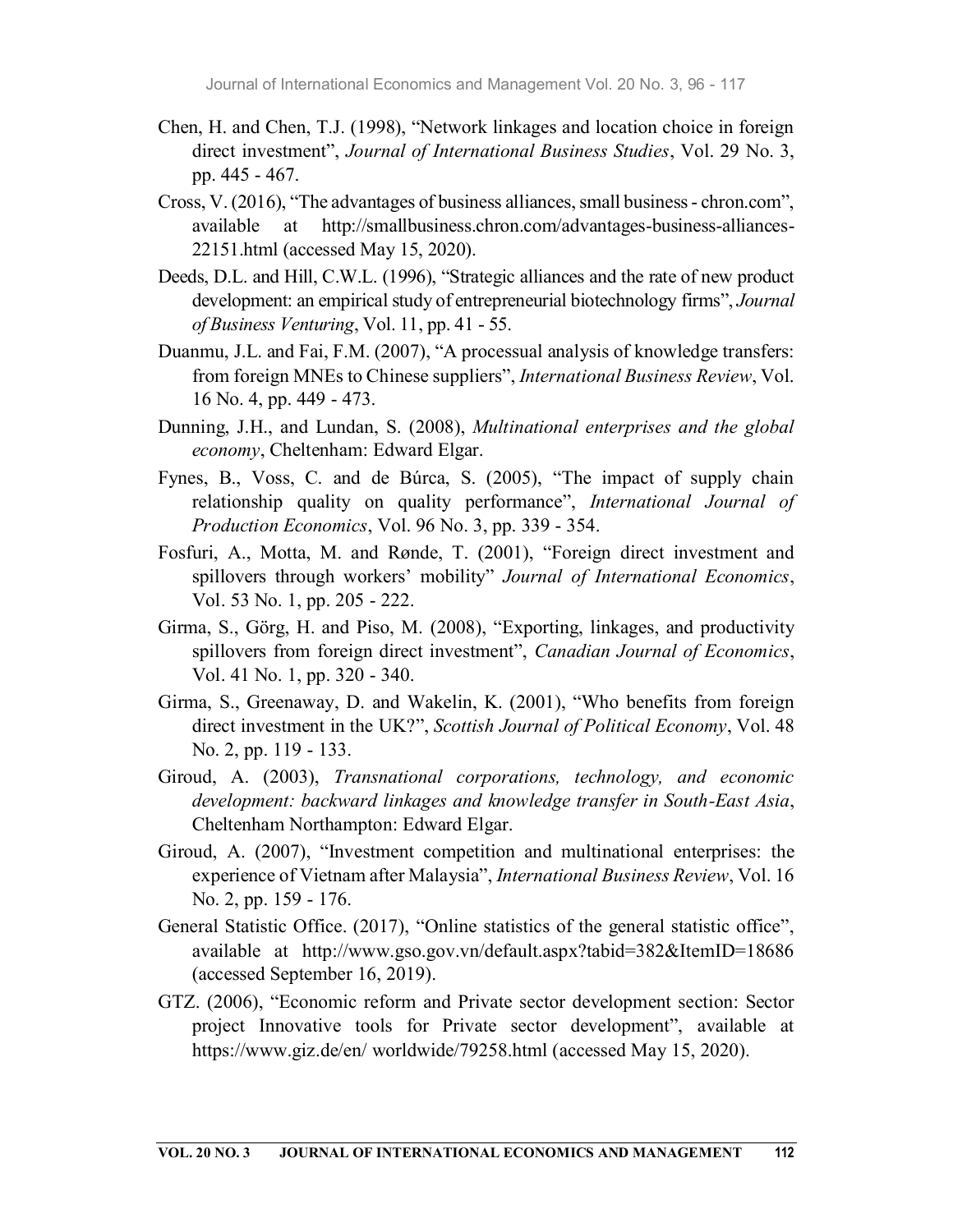- Günther, J. (2005), "Technology spillovers from foreign investors in transition economies - Are the effects still expected?", Economic and Business Review for Central and South-Eastern Europe, Vol. 7 No. 1, pp. 5 - 24.
- Gupta, A.K. and Govindarajan, V. (2000), "Knowledge flows within multinational corporations", Strategic Management Journal, Vol. 21 No. 4, pp. 473 - 496.
- Hagedoorn, J. (2006), "Understanding the cross-level embeddedness of interfirm partnership formation", Academy of Management Review, Vol. 31 No. 3, pp. 670 - 680.
- Hagedoorn, J. and Hesen, G. (2007), "Contract law and the governance of interfirm technology partnerships: an analysis of different modes of partnering and their contractual implications", Journal of Management Studies, Vol. 44 No. 3, pp. 342 - 366.
- Hansen, M.T. (1999), "The search-transfer problem: the role of weak ties in sharing knowledge across organization subunits", Administrative Science Quarterly, Vol. 44 No. 1, pp. 82 - 111.
- Hoang, H. and Rothaermel, F.T. (2005), "The effect of general and partner-specific alliance experience on joint R&D project performance", Academy of Management Journal, Vol. 48 No. 2, pp. 332 - 345.
- Holmqvist, M. (2003), "Intra- and inter-organizational learning processes: an empirical comparison", Scandinavian Journal of Management, Vol. 19, pp. 443 - 466.
- Javorcik, B.S. (2004), "Does foreign direct investment increase the productivity of domestic firms? In search of spillovers through backward linkages", American Economic Review, Vol. 9 No. 3, pp. 605 - 627.
- Lall, S. (1980), "Vertical inter firm linkages in LDCs: an empirical study", Oxford Bulletin of Economics and Statistics, Vol. 42 No. 3, pp. 203 - 226.
- Murray, J.Y., Kotabe, M. and Zhou, J.N. (2005), "Strategic alliance-based sourcing and market performance: Evidence from foreign firms operating in China", Journal of International Business Studies, Vol. 36 No. 2, pp. 187 - 208.
- Nour, S.M. (2013), The relationship between technological progress, human capital (Skill) and skill upgrading, In Technological Change and Skill Development in Sudan. Berlin, Heidelberg: Springer.
- Phung, T.D. (2019), "Ho tro doanh nghiep nho va vua Viet Nam phat trien trong giai doan hien nay (Supporting the development of Vietnamese Small and Medium – Sized enterprises during current period)", available at http://tapchitaichinh.vn/taichinh-kinh-doanh/ho-tro-doanh-nghiep-nho-va-vua-viet-nam-phat-trien-tronggiai-doan-hien-nay-314736.html (accessed February 16, 2019).
- Putnam, R. (1993), *Making democracy work: civic tradition in modern Italy*, Princeton: Princeton University Press.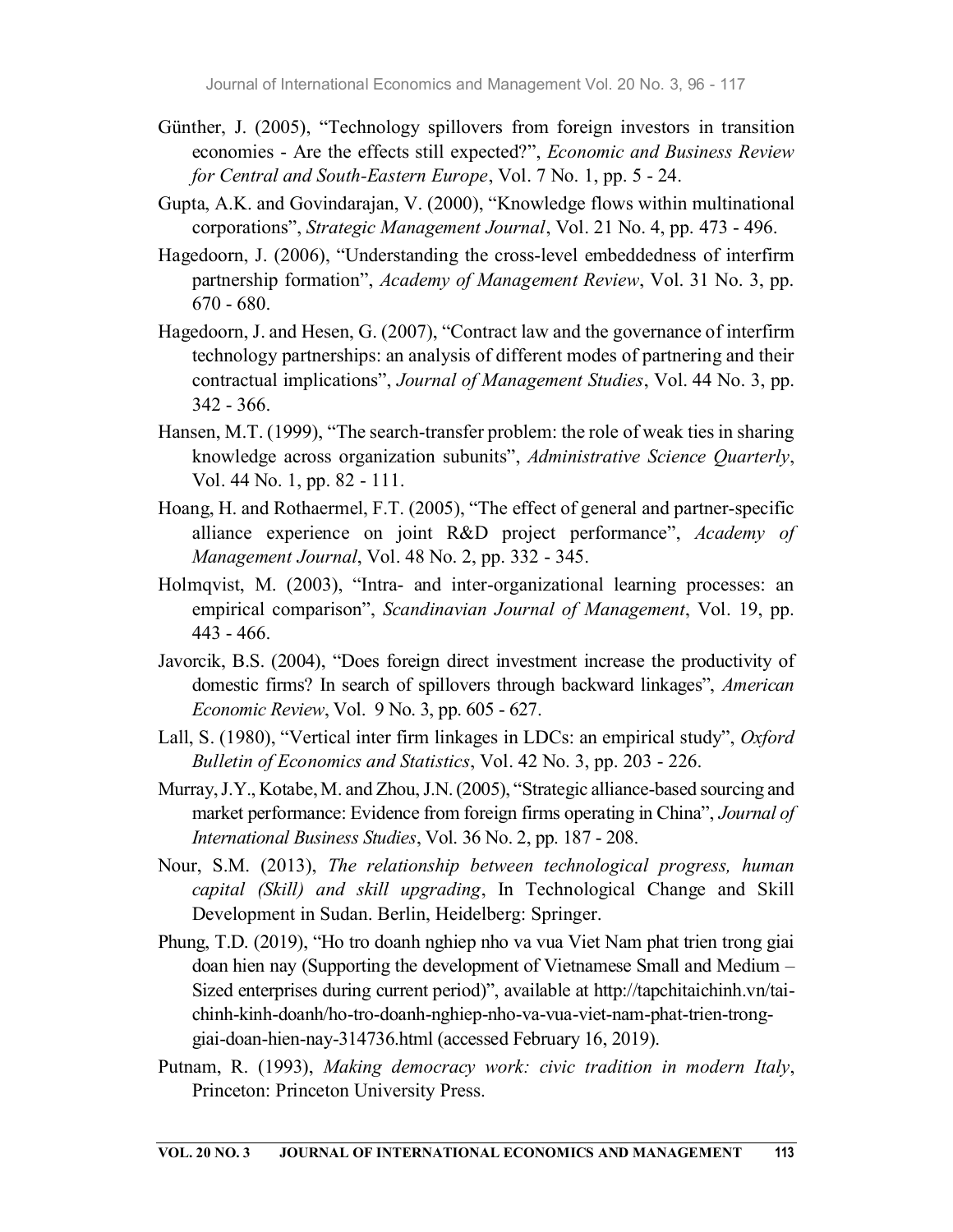- Reagans, R. and McEvily, B. (2003), "Network structure and knowledge transfer: the effects of cohesion and range", Administrative Science Quarterly, Vol. 48 No. 2, pp. 240 - 267.
- Rodriguez-Clare, A. (1996), "Multinationals, linkages, and economic development", American Economic Review, Vol. 86 No. 4, pp. 852 - 873.
- Saggi, K. (2002), "Trade, foreign direct investment, and international technology transfer: a survey", World Bank Research Observer, Vol. 17 No. 2, pp. 191 - 235.
- Sampson, R.C. (2005), "Experience effects and collaborative returns in R&D alliances", Strategic Management Journal, Vol. 26 No. 11, pp. 1009 - 1031.
- Santangelo, G.D. (2009), "MNCs and linkages creation: evidence from a peripheral area", Journal of World Business, Vol. 44 No. 2, pp. 192 - 205.
- Spencer, J.W. (2008), "The impact of multinational enterprise strategy on indigenous enterprises: horizontal spillovers and crowding out in developing countries", Academy of Management Review, Vol. 33 No. 2, pp. 341 - 361.
- Tallman, S., Jenkins, M., Henry, N. and Pinch, S. (2004), "Knowledge, clusters and competitive advantage", Academy of Management Review, Vol. 29 No. 2, pp. 258 - 271.
- UNCTAD. (2006), A survey of support by investment promotion agencies to linkages, New York, Geneva: United Nations.
- UNU-WIDER. (2019), "Viet Nam SME", available at https://www.wider.unu.edu/ database/viet-nam-sme-database (accessed May 6, 2019).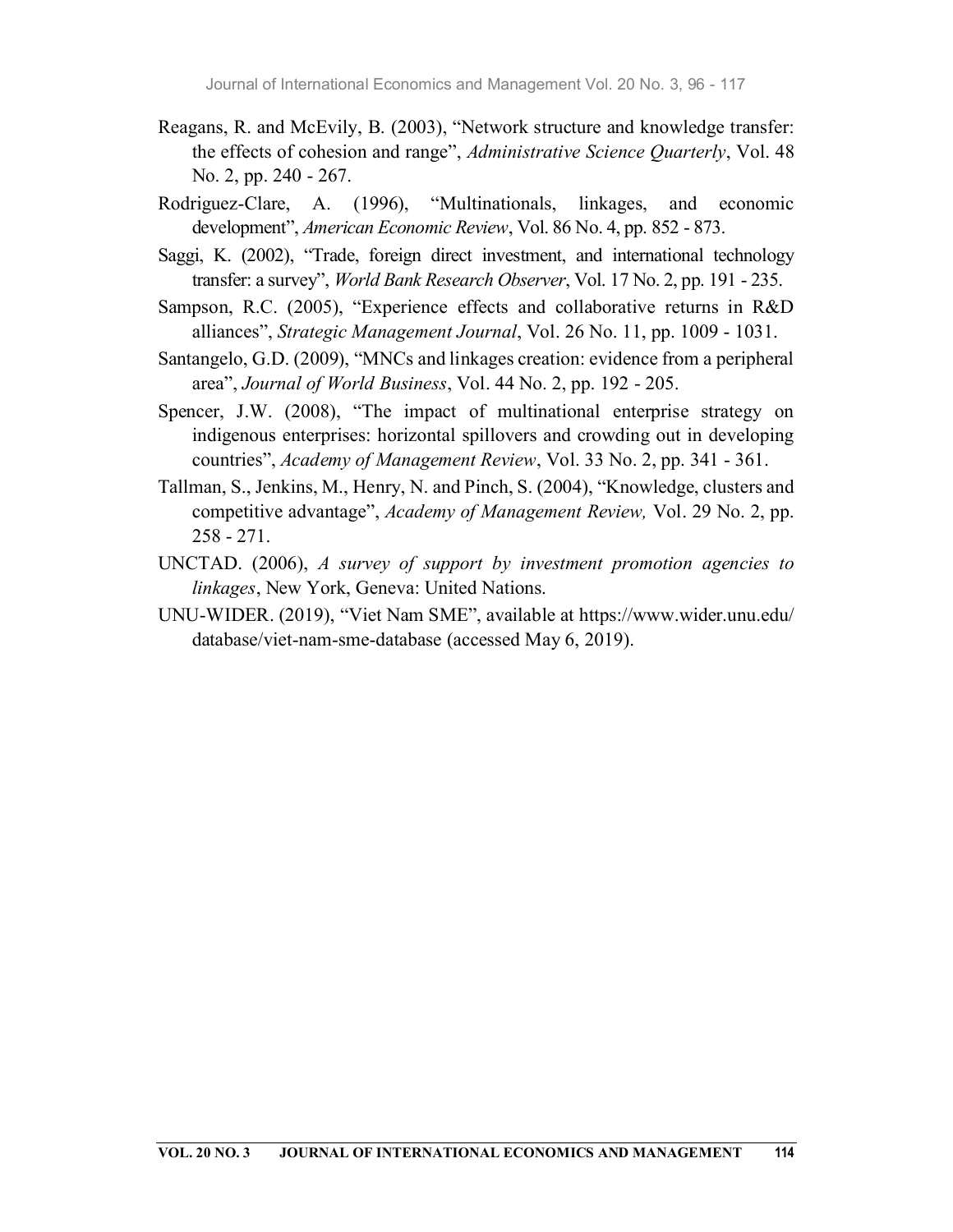|                              | illed  | ngworkers orkers | perunsk train existi train neww total net diversi timeshe logwor firm | work      | ty             | lped                 | kers        | age |
|------------------------------|--------|------------------|-----------------------------------------------------------------------|-----------|----------------|----------------------|-------------|-----|
| perunskilled                 |        |                  |                                                                       |           |                |                      |             |     |
| train_existing<br>workers    | 0.0143 |                  |                                                                       |           |                |                      |             |     |
| train_newwor<br>kers         | 0.0002 | 0.2668           |                                                                       |           |                |                      |             |     |
| total network -0.0494 0.1799 |        |                  | 0.0127                                                                |           |                |                      |             |     |
| diversity                    | 0.0079 | $-0.0303$        | $-0.0064$                                                             | $-0.0066$ | $\overline{1}$ |                      |             |     |
| timeshelped                  | 0.0308 | 0.0247           | $-0.0351$                                                             | 0.1934    | 0.16           | - 1                  |             |     |
| logworkers                   | 0.1262 | 0.2233           | 0.2672                                                                | 0.1621    |                | $-0.0539$ $0.0619$ 1 |             |     |
| firmage                      | 0.0359 | $-0.0544$        | $-0.0229$                                                             | $-0.0418$ |                | $0.0193 - 0.0181$    | $-0.1395$ 1 |     |

Appendix 1. Correlations among variables

## Appendix 2. Hausman test result

```
b = consistent under Ho and Ha; obtained from xtreg
       B = inconsistent under Ha, efficient under Ho; obtained from xtreg
Test: Ho: difference in coefficients not systematic
            chi2(26) = (b-B) ' [(V_b-V_B) ^ (-1) ] (b-B)
                            55.47
                     =Prob > chi2 =0.0007
```
Appendix 3. List of provinces in the sample

| <b>Province</b> | Freq. | Percent | Cum.  |
|-----------------|-------|---------|-------|
| Ha Noi          | 1,624 | 25.59   | 25.59 |
| Phu Tho         | 526   | 8.29    | 33.87 |
| Hai Phong       | 571   | 9       | 42.87 |
| Nghe An         | 805   | 12.68   | 55.55 |
| Quang Nam       | 386   | 6.08    | 61.64 |
| Khanh Hoa       | 229   | 3.61    | 65.24 |
| Lam Dong        | 181   | 2.85    | 68.1  |
| <b>HCMC</b>     | 1,676 | 26.41   | 94.5  |
| Long An         | 349   | 5.5     | 100   |
| <b>Total</b>    | 6,347 | 100     |       |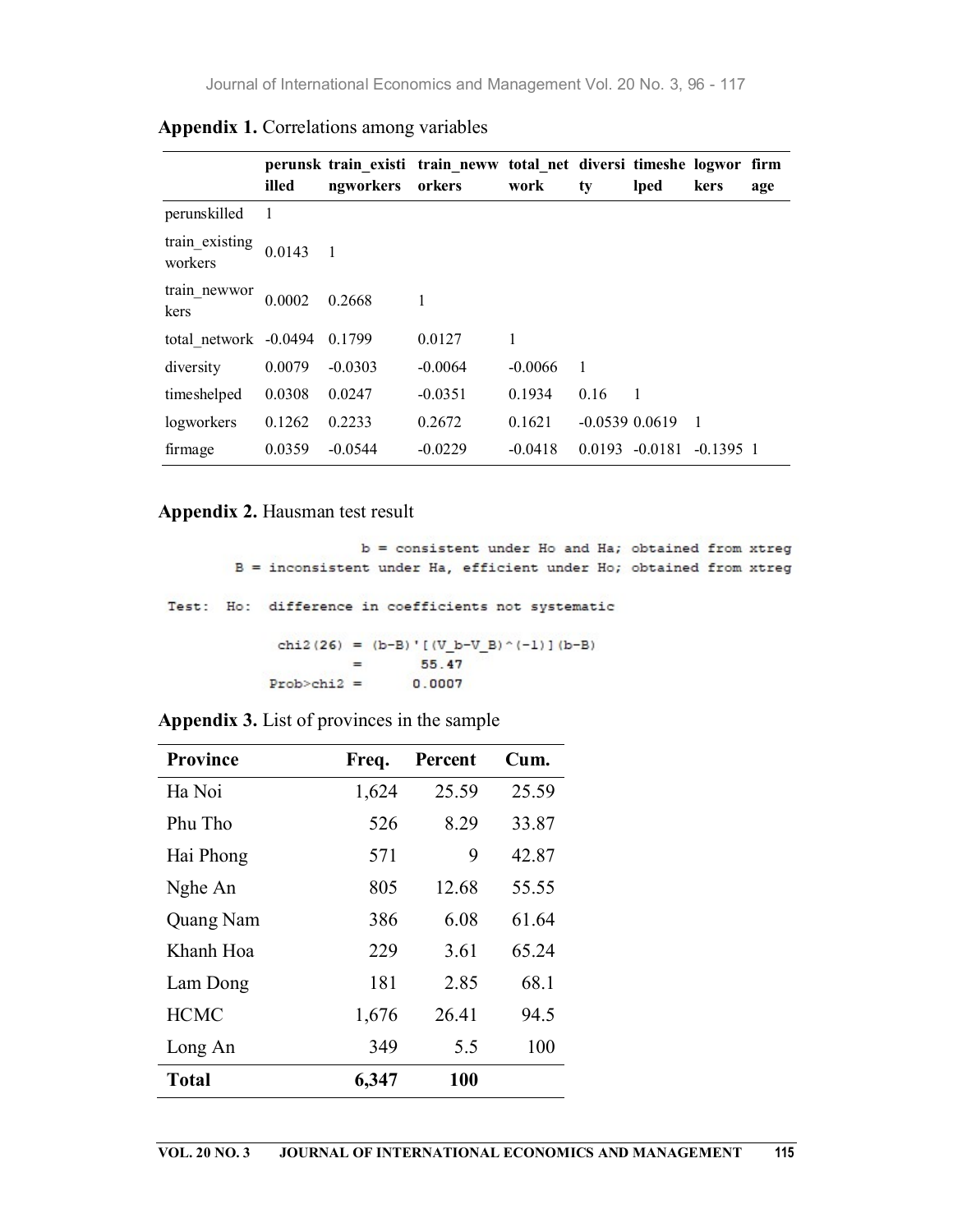| <b>Sector</b>                           | Freq. | Percent | Cum.  |
|-----------------------------------------|-------|---------|-------|
| Agriculture                             | 5     | 0.08    | 0.08  |
| Food and beverages                      | 1,760 | 27.84   | 27.92 |
| Tobacco                                 | 1     | 0.02    | 27.93 |
| Textiles                                | 247   | 3.91    | 31.84 |
| Apparel                                 | 338   | 5.35    | 37.19 |
| Leather                                 | 134   | 2.12    | 39.31 |
| Wood                                    | 651   | 10.3    | 49.6  |
| Paper                                   | 182   | 2.88    | 52.48 |
| Publishing and printing                 | 198   | 3.13    | 55.62 |
| Refined petroleum etc.                  | 20    | 0.32    | 55.93 |
| Chemical products etc.                  | 137   | 2.17    | 58.1  |
| Rubber                                  | 363   | 5.74    | 63.84 |
| Non-metallic mineral products           | 266   | 4.21    | 68.05 |
| Basic metals                            | 84    | 1.33    | 69.38 |
| Fabricated metal products               | 1,121 | 17.73   | 87.11 |
| Electronic machinery, computers, radio, | 177   | 2.8     | 89.91 |
| Motor vehicles etc.                     | 33    | 0.52    | 90.43 |
| Other transport equipment               | 20    | 0.32    | 90.75 |
| Furniture, jewelry, music equipment     | 490   | 7.75    | 98.5  |
| Recycling etc.                          | 20    | 0.32    | 98.81 |
| Services                                | 75    | 1.19    | 100   |
| <b>Total</b>                            | 6,322 | 100     |       |

Appendix 4. List of sectors in the sample

# Appendix 5. Histogram of density of firms by total network